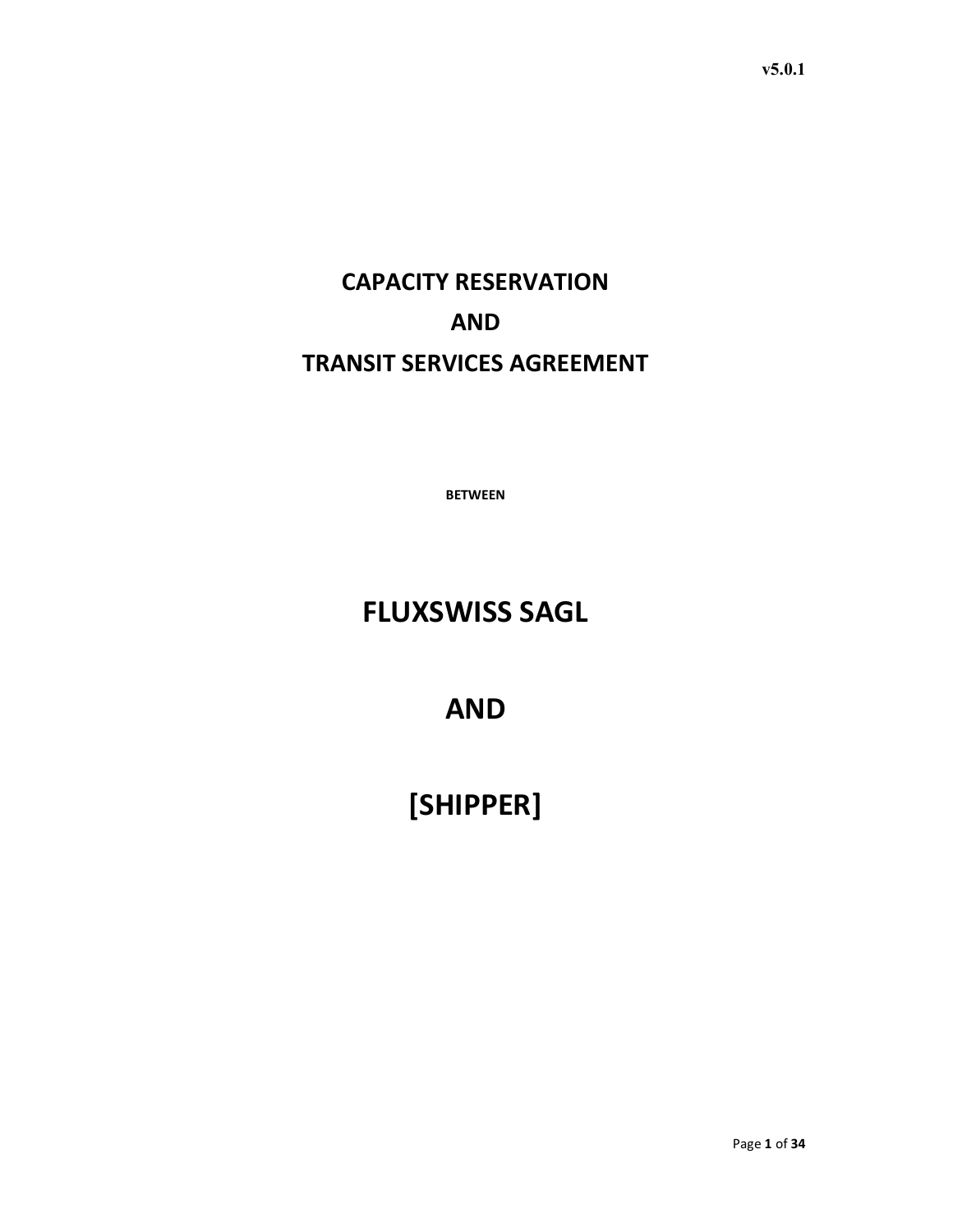#### Capacity Reservation and Transit Services Agreement

This Capacity Reservation and Transit Services Agreement (hereinafter the "Agreement") is entered into by and between:

- (1) FLUXSWISS Sagl, a limited liability company incorporated in and under the laws of Switzerland, having its registered office at Via delle Scuole 8, 6900 Paradiso, Switzerland; Hereinafter referred to as "FluxSwiss" or the "Carrier" (hereby duly represented by Erik Vennekens, Chief Executive Officer and Nicolas Grégoire, Deputy Chief Executive Officer); and
- (2) [●], a company incorporated in and under the laws of [●], having its registered office at [●], registered at the [●] under number [●] with VAT number [●]; Hereinafter referred to as the "Shipper" (hereby duly represented by  $[\bullet]$ ,  $[\bullet]$  and  $[\bullet]$ ,  $[\bullet]$ ).

Carrier and Shipper may hereinafter individually be referred to as a "Party" and collectively as the "Parties".

#### WHEREAS:

- (A) Shipper has available a certain quantity of Natural Gas at the Delivery Point and wishes to have said natural gas transited by Carrier to the Redelivery Point in accordance with the terms and conditions of this Agreement; and
- (B) Carrier has available transit capacity in the Pipeline System and is willing to provide Natural Gas Transit Services to Shipper in accordance with the terms and conditions of this Agreement.

NOW, THEREFORE, THE PARTIES AGREE AS FOLLOWS:

#### 1. DEFINITIONS AND INTERPRETATION

#### 1.1 Definitions

The terms used in this Agreement and its Attachments shall have the meaning given to them in the article 1 of the General Conditions (hereinafter "GC"), which are included in Attachment 2 as integral part of this Agreement.

#### 1.2 Interpretation

- (i) The headings of articles shall not affect their interpretation.
- (ii) Words of any gender used in this Agreement shall be deemed to include any other gender.
- (iii) References to a 'company' shall be construed so as to include any company, corporation or other body corporate, wherever and however incorporated or established.
- (iv) References to a 'person' shall be construed so as to include any physical person, individual, firm, company, government, state or agency of a state or any joint venture, association or partnership (whether or not having separate legal personality).
- (v) Reference to any person includes references to that person's successors and permitted assignees.
- (vi) Reference to a statute, by-law, regulation, rule, delegated legislation or order is to the same as amended, modified or replaced, from time to time, and to any by-law, regulation, rule, delegated legislation or order made thereunder.
- (vii) In case an index used or referred to in this Agreement ceases to be available or is materially changed or affected in its content, or no longer reflects the price of the commodity it refers to at the place it refers to, or the methodology used to calculate the index is materially altered as compared to how it was calculated at the date of execution of this Agreement, Carrier shall provide an appropriate adjustment or replacement of such index in order to achieve as accurately as possible the objectives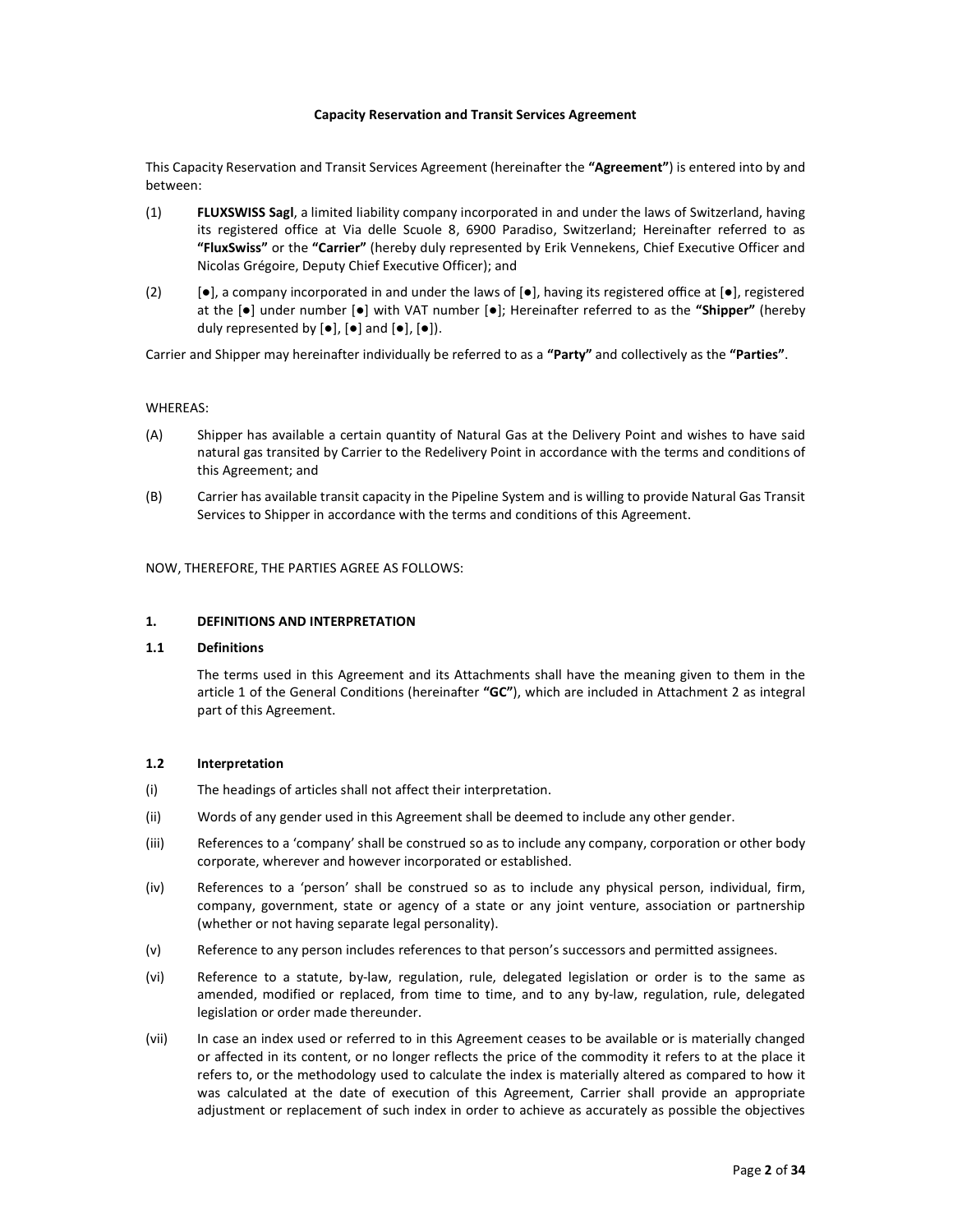which were at the basis of the choice of the original index. Such adjustment or replacement shall apply automatically. In the event Shipper does not agree with the adjustment or replacement provided by Carrier, the Parties shall try and resolve the matter amicably, failing which article 16.2 GC shall apply.

## 2. OBJECT OF THE AGREEMENT

#### 2.1 Framework Agreement

The object of this Agreement is to lay down the terms and conditions upon which Shipper will be able, on and from the Effective Date and until the Termination Date of this Agreement, to subscribe to Transit Services offered by Carrier and upon which Carrier shall perform such Transit Services. As such, this Agreement serves as a framework agreement for the subscription to the single different Transit Services offered by Carrier.

## 2.2 Transit Service Confirmation

Each and every single Transit Service shall be confirmed in accordance to one of the three following forms:

- (i) For deals exceeding CHF 1,200,000 (one million two hundred thousand) a Transit Service Confirmation Form (hereinafter "TSC Form") will be issued, which needs to be signed by the Parties, and shall be inserted as integral part of this Agreement as Attachment 1. The signed TSC Form shall be binding upon the Parties. If the TSC Form is exchanged by e-mail, Shipper shall only use e-mail addresses included in a list of empowered e-mail addresses (see Annex B). In the event of any inconsistency between a TSC Form and any other part of this Agreement, the former shall prevail.
- (ii) Should the capacity (available in the system for nomination) be purchased through a digital selling platform, the e-mail confirmation of the Transit Service, which shall include the information set out in the TSC Form, from the platform acts as formal confirmation binding upon the Parties. Shipper accepts that any user entitled to log onto the digital selling platform can bind the company to enter into a Transit Service with the Carrier in accordance with the present Agreement.
- (iii) In all other cases, a document including the information set out in the TSC Form will be sent by e-mail by the Carrier and confirmed by the Shipper. A confirmation from one e-mail address included in a list of empowered e-mail addresses provided by the Shipper (see Annex B) will be binding upon the Parties.

## 3. CONTENTS OF THE AGREEMENT

The attachments set forth herein shall be an integral part of this Agreement:

(i) Attachment 1: TSC Form; and

#### (ii) Attachment 2: General Conditions.

In addition to the provisions set out in this Agreement, the terms and conditions applicable to this Agreement are set out in the GC contained in Attachment 2. By signing this Agreement, each of the Parties agrees to be bound by all provisions set out herein and in the GC.

Equally, the following Annexes (including all Appendixes) to Attachment 2 shall form an integral part of the Agreement:

- (a) Annex A: Daily and Monthly Quantity Report
- (b) Annex B: Communication
- (c) Annex C: Creditworthiness requirements
- (d) Annex D: Form of Escrow Agreement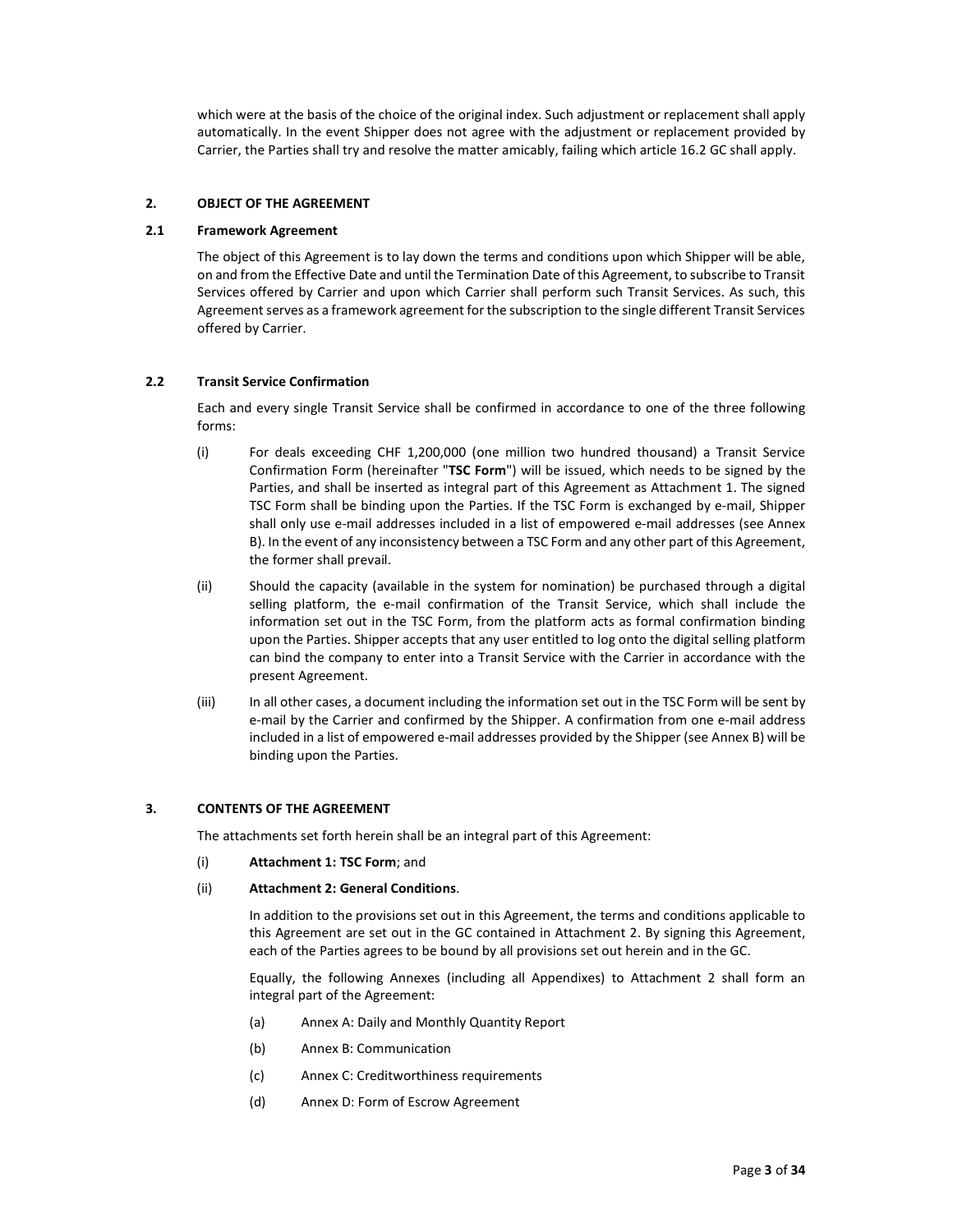- (e) Annex E: Secondary Marketing Form
- (f) Annex F: Voluntary Surrender Form

#### 4. EFFECTIVE DATE

- 4.1 The date (the "Effective Date"), on which this Agreement will enter into force and effect, shall be  $[\bullet]$ .
- 4.2 This Agreement shall, as from the Effective Date, replace any prior agreement related to the subject matter of this Agreement and entered into between the Parties prior the Effective Date. Upon this Agreement entering into force, any and all services subscribed under said prior agreement, shall be automatically governed by this Agreement.

## 5. CONTACT DETAILS

- 5.1 Any notice, demand, offer or other written instrument required or permitted to be given pursuant to this Agreement shall be sent to the contact persons mentioned in the contact details sheet as provided for in Annex B of Attachment 2.
- 5.2 Each Party may change these contact details to which notice shall be sent, or specify one additional address to which copies of notices shall be sent, in accordance with the provisions of this Agreement.

 $*$  \*  $*$  \*  $*$ 

## IN WITNESS WHEREOF

This Agreement is made on [●] in 2 (two) original copies; each Party acknowledges having received 1 (one) original copy.

#### FOR THE PARTIES:

For and on behalf of Carrier:

| Place,<br>Date:               | Place,<br>Date: |
|-------------------------------|-----------------|
| Name:                         | Name:           |
| Function:                     | Function:       |
|                               |                 |
| For and on behalf of Shipper: |                 |

| Place,<br>Date: | Place,<br>Date: |  |
|-----------------|-----------------|--|
| Name:           | Name:           |  |
| Function:       | Function:       |  |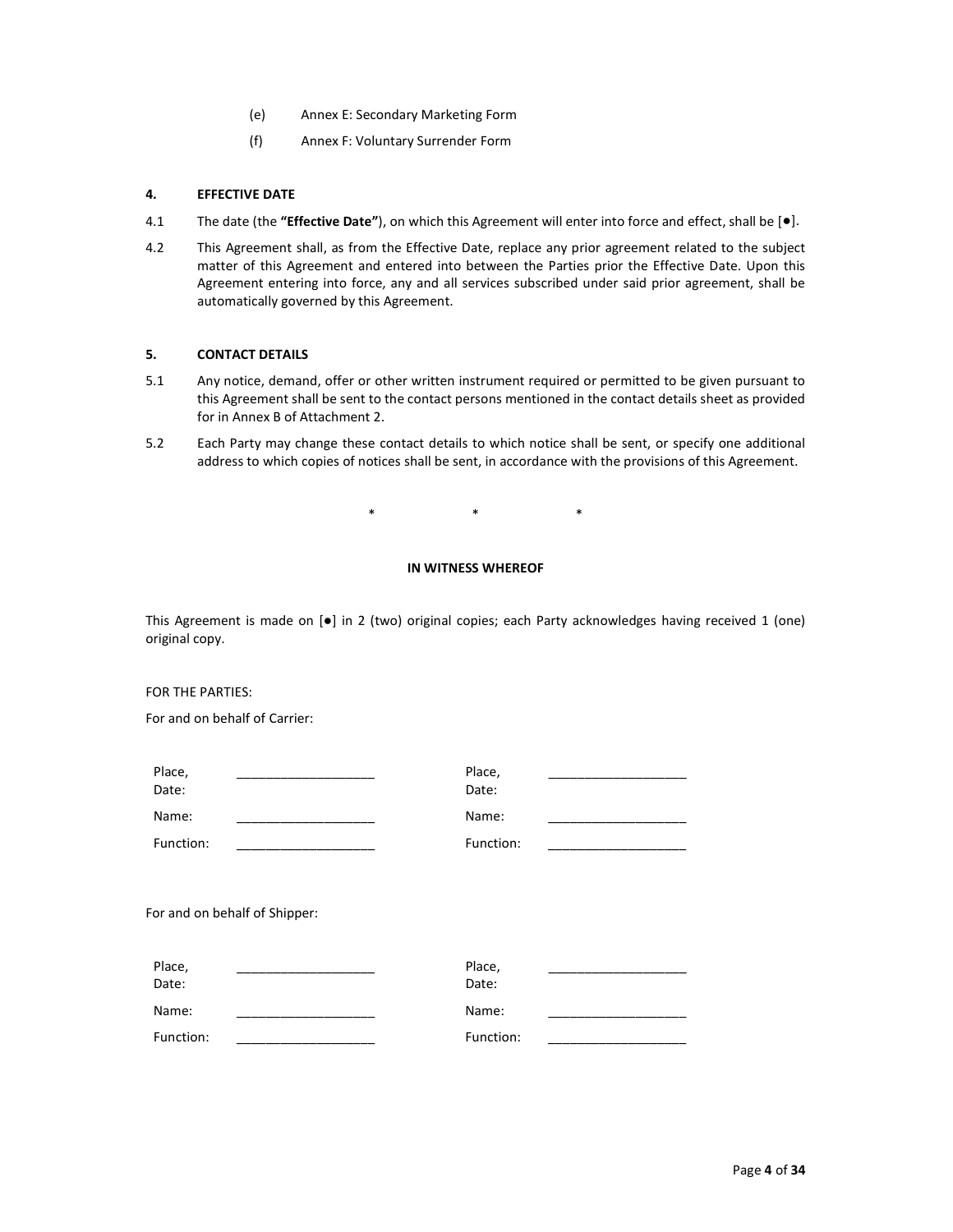## ATTACHMENT 1

## TRANSIT SERVICES CONFIRMATION FORM

#### [Transit Services Confirmation to be inserted upon execution]

## TRANSIT SERVICES CONFIRMATION

| Shipper:                         | $\lceil \bullet \rceil$          |
|----------------------------------|----------------------------------|
| <b>TSC Effective Date:</b>       | $\lceil \bullet \rceil$          |
| Start Date:                      | $\lceil \bullet \rceil$          |
| End Date:                        | $\lceil \bullet \rceil$          |
| Delivery Point:                  | $\lceil \bullet \rceil$          |
| Redelivery Point:                | $\lceil \bullet \rceil$          |
| <b>Committed Capacity:</b>       | $\lceil \bullet \rceil$          |
| Capacity Type:                   | $\lceil \bullet \rceil$          |
| Within-day Renomination Allowed: | $[\bullet]$ (yes/no)             |
| Reference Contract Code:         | C P EHBPGM I3 WG NF              |
| <b>Fixed Tariff:</b>             | $\left[ \bullet \right]$ EUR/MWh |
| Exchange Rate:                   | $\lceil \bullet \rceil$ CHF/EUR  |
| Fixed Fee:                       | $\lceil \bullet \rceil$ CHF      |

Specific conditions applicable to the Transit Services subscribed pursuant to this Transit Services Confirmation:

[TO BE COMPLETED FOR EACH TRANSIT SERVICES CONFIRMATION, IF NEED BE]

This Transit Services Confirmation is made on [●] in 2 (two) original copies; each Party acknowledges having received 1 (one) original copy.

 $*$  \*  $*$  \*  $*$ 

FOR THE PARTIES:

For and on behalf of Carrier:

| Name:                         | Name:     |  |
|-------------------------------|-----------|--|
| Function:                     | Function: |  |
| For and on behalf of Shipper: |           |  |
| Name:                         | Name:     |  |
| Function:                     | Function: |  |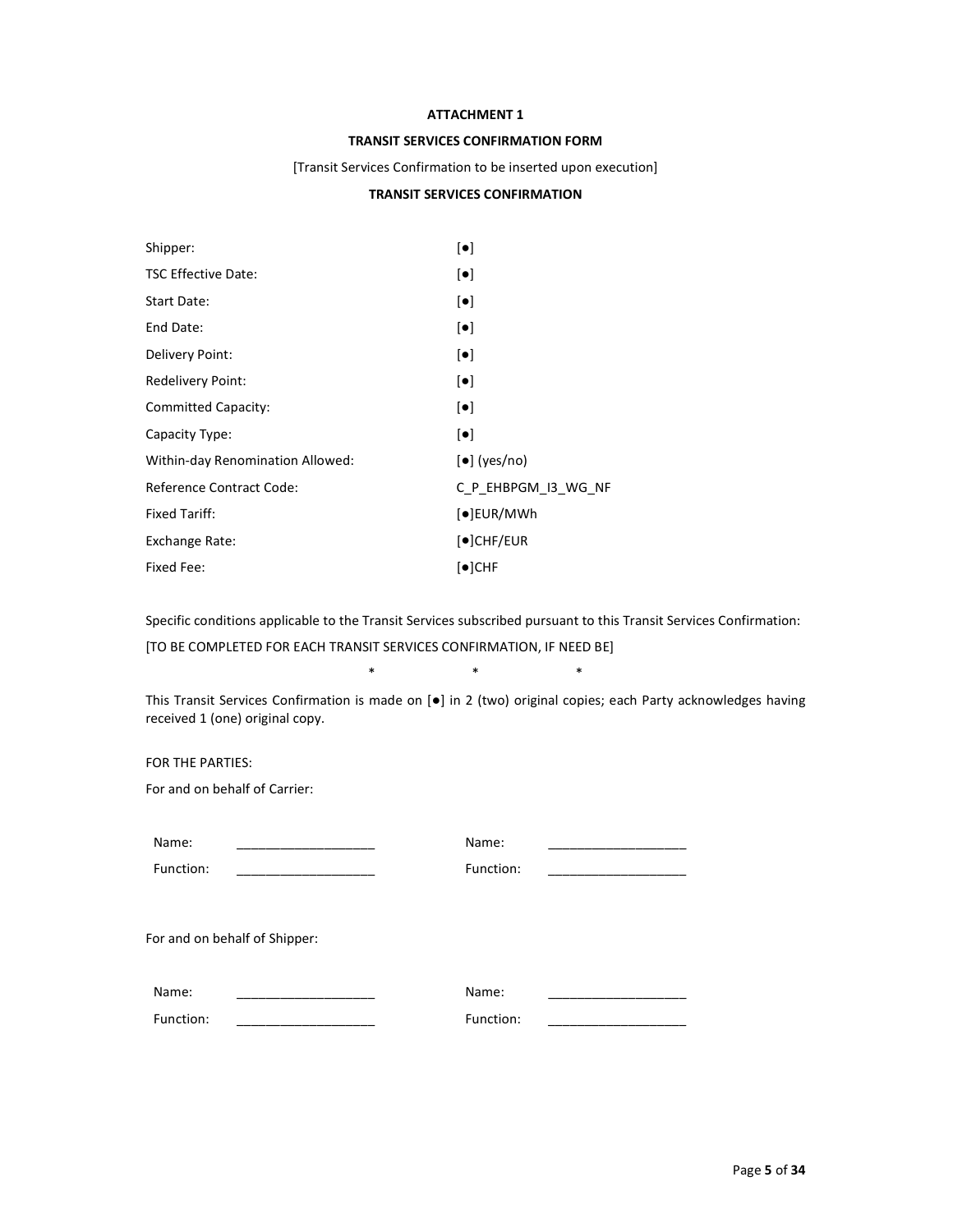#### Attachment 2

#### General Conditions

#### 1. Definitions

Except where explicitly otherwise indicated the following terms shall have the following meanings:

"Affiliate" means any company or a legal entity which (a) controls either directly or indirectly a Party or (b) is controlled directly or indirectly by a Party or (c) is directly or indirectly controlled by a company or entity which directly or indirectly controls a Party; where "control", for the purpose of this definition, shall mean the ability to direct the affairs of another company whether by way of ownership of shares or quotas, by-laws, contract or otherwise howsoever; and "controls" and "controlled" shall be construed accordingly.

"Agreement" or "CRTSA" means this contract, including the recitals and any Attachments (including Annexes and appendices to the Attachments), which all constitute integral parts of this Agreement.

"Alternative Transit Program" means the alternative transit programm submitted by Carrier to Shipper in case of reduction and/or interruption of Shipper's nomination as described in GC 10.2(ii) and GC 10.3(iii).

"Amount Involved" has the meaning given to it in GC 16.2(ii).

"Annex" or "Annexes" means any attached document to Attachment 2.

"Attachment" or "Attachments" means the attached documents to the Agreement, which all constitute integral parts of this Agreement.

"Bank Guarantee" has the meaning given to it in section 1(i) of Annex C.

"Business Day" means any day other than Saturday and Sunday in which banks are generally open for business in Paradiso, Switzerland.

"Capacity Type" means either Firm Transit Service or Interruptible Transit Service.

"Change of Law" has the meaning given to it in GC 22bis.

"CHF" or "Swiss Francs" means the currency of the Swiss Confederation.

"Claimant's Award" has the meaning given to it in  $GC 16.2(x)(a)$ .

"Committed Capacity" has the meaning given to it in GC 4.

"Confidential Information" has the meaning given to it in GC 24.1.

"Confirmed Daily Nomination(s)" has the meaning given to it in the Nomination Operating Procedures.

"Daily and Monthly Quantity Report" has the meaning given to it in GC 15.

"Day" or "Gas Day" means a period of time beginning at 06:00 AM CET/CEST on any calendar day and ending at 06:00 AM CET/CEST on the following calendar day. The reference date of any Day is the date of the calendar day on which the Day begins. "Daily" shall be construed accordingly.

"Daily Final Day ahead Nomination" has the meaning given to it in the Nomination Operating Procedures.

"Delivery Point" means the Interconnection Point, as specified in the relevant TSC, where the Natural Gas is delivered from Shipper to Carrier.

"Due Date" has the meaning given to it in GC 14.2.

"Effective Date" has the meaning given to it in article 4 of this Agreement.

"End Date" means the last Day on which the Transit Services covered by a specific TSC are to be provided, as specified in the relevant TSC.

"Escrow Account" has the meaning given to it in GC  $16.2(v)$ .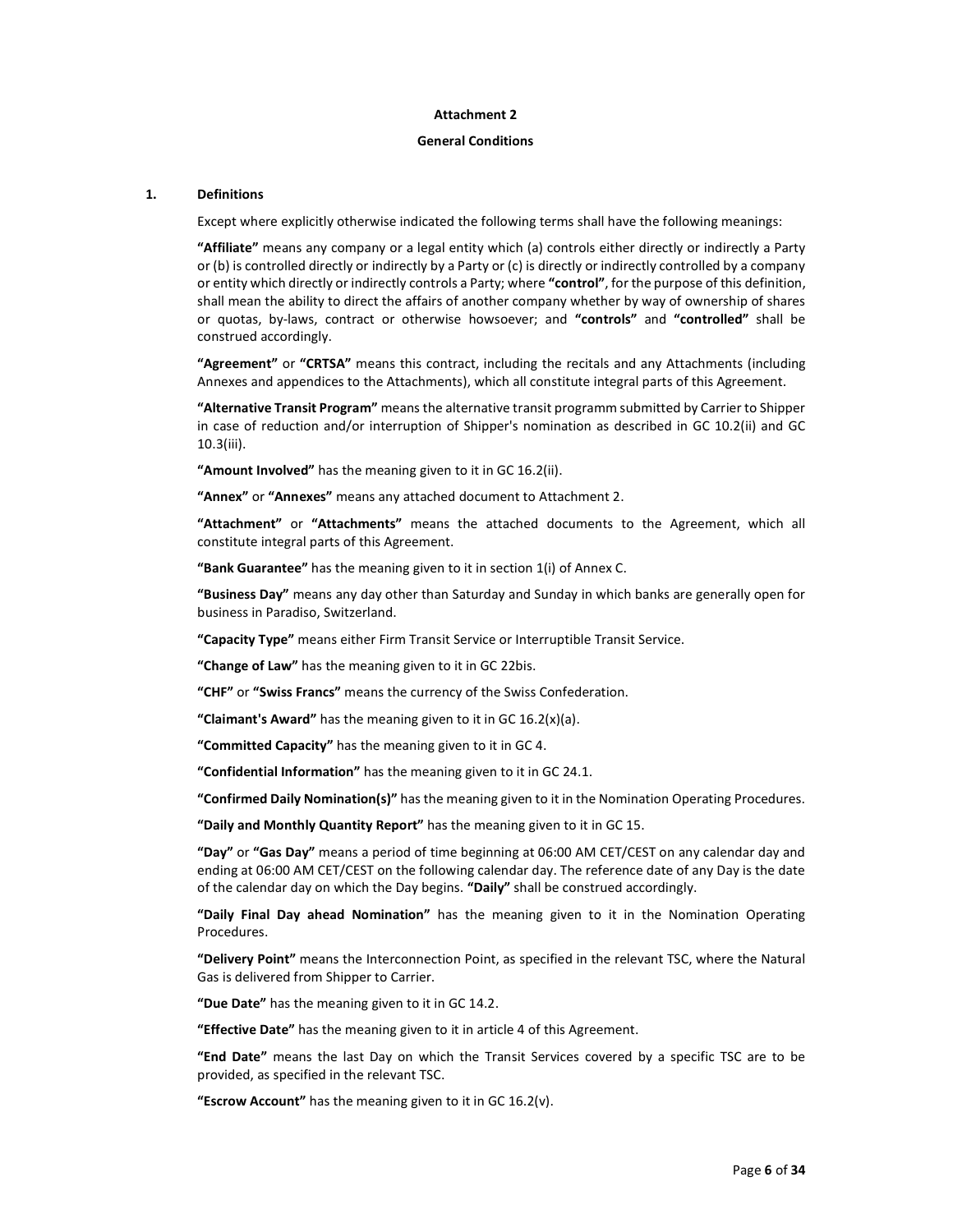"Exceptional Event" means any unplanned event that is not reasonably controllable or preventable and that may cause, for a limited period, capacity reductions, affecting thereby the quantity or quality of gas at a given interconnection point, with possible consequences on interactions between transmission system operators as well as between transmission system operator and network users.

"Fixed Fee" has the meaning given to it in GC 13.1.

"Firm Monthly Capacity" means capacity acquired by Shipper giving title to Firm Transit Services for a period of one full calendar month for the same amount of capacity.

"Firm Transit Services" means the Transit Services as set forth in GC 5.2 to be performed by Carrier under this Agreement on the Pipeline System.

"Force Majeure" has the meaning given to it in GC 18.1.

"Fuel Gas" means all the Natural Gas consumed by the infrastructure of the Pipeline System (fuel, heating, etc.), necessary in order to perform the Transit Services over a certain period of time.

"GC" or "General Conditions" means the terms and conditions set out in the Attachment 2 of this Agreement.

"Grace Period" means 480 (four hundred and eighty) hours in each full Year. If for any given TSC, the Start Date begins after the first Day of the Year or the End Date ends prior to the last Day of the Year, the Grace Period of 480 (four hundred and eighty) hours for that Year shall be reduced pro rata of (a) the number of Days as from the Start Date and up to the End Date (inclusive) and (b) divided by the total number of Days in that Year.

"Interconnection Agreement" means the agreements, if any, concluded between Transitgas, Carrier and the operators of the adjacent Natural Gas pipeline systems in respect of an Interconnection Point.

"Interconnection Point" shall mean IP OL or IP WB or IP GP.

"Interconnection Point Gries Pass" or "IP GP" means the point where the Pipeline System is connected to the gas transit system owned and operated by Snam Rete Gas S.p.A. at the Italian/Swiss border in the area of Gries Pass.

"Interconnection Point Oltingue" or "IP OL" means the point where the Pipeline System is connected to the gas transit system owned by GRTgaz at the French/Swiss border in the area of Oltingue.

"Interconnection Point Wallbach" or "IP WB" means the point where the Pipeline System is connected to the gas transit system owned by Fluxys TENP GMbH and Open Grid Europe GmbH at the German/Swiss border in the area of Wallbach.

"Interruptible Transit Services" means the Transit Services as described in GC 5.3 to be performed by Carrier under this Agreement on the Pipeline System.

"MWh/h" when referring to capacity bookings means capacity sufficient to allow an energy flow rate of 1 MegaWatthour (measured at 25°C) per hour.

"Maintenance" means the activities and works to be carried out on the Pipeline System, and necessary to keep the Pipeline System in good repair and good usable conditions, in order to guarantee the continuity, the regularity and the safety of the Natural Gas transit in the Pipeline System or to comply with requests by competent regulatory or governmental bodies, as would be carried out by a Reasonable and Prudent Operator.

"Month" means a period of time beginning at 06:00 AM CET / CEST on the first Day of a calendar month and ending at 06:00 AM CET / CEST on the first Day of the following calendar month. "Monthly" shall be construed accordingly.

"Monthly Subletting Fee" or "MSF" has the meaning given to it in GC 11bis.3.

"Natural Gas" or "Gas" shall mean any hydrocarbon or mixture of hydrocarbons and non-combustible gases which, when extracted from the subsoil of the earth in its natural state separately or together with liquid hydrocarbons, is in the gaseous state, being the object of the Transit Services.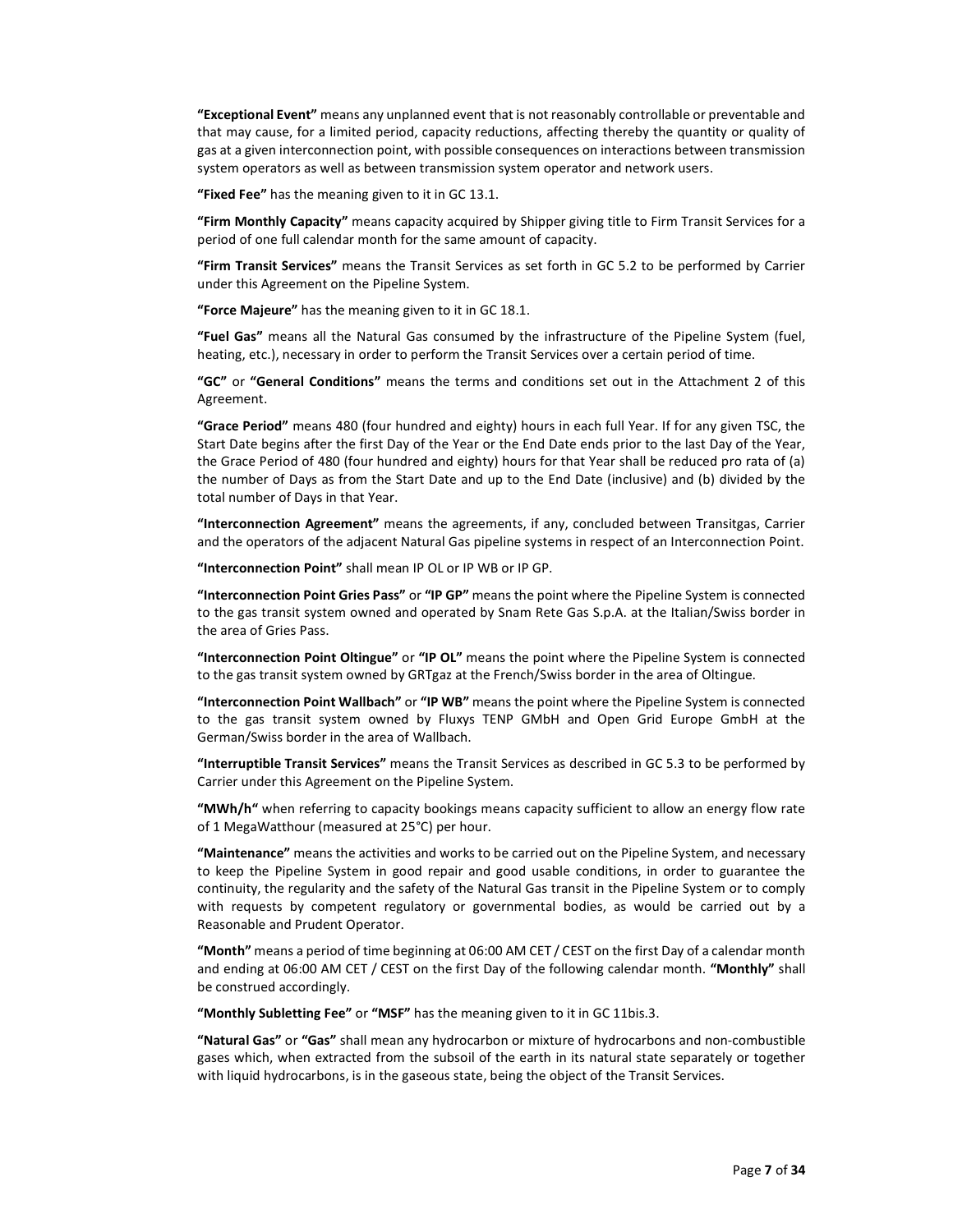"Nomination Operating Procedure" means the document, as updated by Carrier from time to time, outlining the operational procedures to be adhered to by Shipper in order to submit a nomination.

"Off-Spec Gas" has the meaning given to it in GC 8.1.

"Overrun of the Committed Capacity" has the meaning given to it in GC 5.1(ii).

"Pipeline System" means the Gas pipeline system owned by Transitgas AG, running from the German-Swiss border in the area of Wallbach to the Swiss-Italian border in the area of Gries Pass (the "Main Line"), and from the French/Swiss border in the area of Oltingue to the connection with the Main Line in the area of Lostorf.

"Pressure" means the gauge pressure, expressed in bar, which is the difference between the absolute pressure of the gas and the atmospheric pressure.

"Quality Specifications" has the meaning given to it in GC 8.1.

"Reasonable and Prudent Operator" means a person seeking in good faith to perform its contractual obligations and to comply with requests by competent regulatory or governmental bodies, and, in so doing, exercising that degree of diligence, prudence and foresight reasonably and ordinarily exercised by experienced operators engaged in the same business under the same or similar circumstances and conditions.

"Redelivery Point" means the Interconnection Point, as specified in the relevant TSC, where the Natural Gas is redelivered to Shipper by Carrier.

"Secondary Shipper" means a counterparty to whom Shipper intends to sublet a part or all of the Committed Capacity in the form of transfer-of-right-of-use ("Subletting").

"Security Amount" has the meaning given to it in  $GC 16.2(v)$ .

"Security Deposit" has the meaning given to it in section 1(ii) of Annex C.

"Shipper Manual" has the meaning given to it in GC 11.

"Start Date" means the first Day on which the Transit Services covered by a specific TSC are to be provided, as specified in the relevant TSC. In the case of within-Day capacity, a specific hour of the Day will also be indicated.

"Subletting" means the activity by which Shipper transfers the right of use of part or all of its Committed Capacity to a Secondary Shipper. It is understood that Shipper remains liable towards Carrier of all contractual obligations pertaining to the Subletting Committed Capacity.

"Subletting Start Date" has the meaning given to it in GC 11bis.1.

"Subletting End Date" means the date agreed between Carrier and Shipper, indicated in the Secondary Marketing Form in Annex E.

"Subletting Fixed Fee" or "SFF" has the meaning given to it in GC 11bis.3.

"Subletting Hourly Capacity" means the capacity agreed between Carrier and Shipper, indicated in the Secondary Marketing Form in Annex E.

"Subletting Variable Fee" or "SVF" has the meaning given to it in GC 11bis.3.

"Surrendered Capacity" means the firm capacity surrendered by the Shipper by filling and signing the Voluntary Surrender Form in Annex F.

"Swiss Gas Supply Act" means the Swiss draft law on gas supply, as published by the Swiss Federal Council on 30 October 2019 (see https://www.admin.ch/gov/it/paginainiziale/documentazione/comunicati-stampa.msg-id-76849.html).

"Swiss Rules" has the meaning given to it in GC 16.2(i).

"S&P" stands for Standard & Poor's Financial Services LLC, which is a credit-rating agency.

"Termination Date" refers to the date on which this Agreement terminates. Provisions relating to the termination of this Agreement can be found in GC 21.3.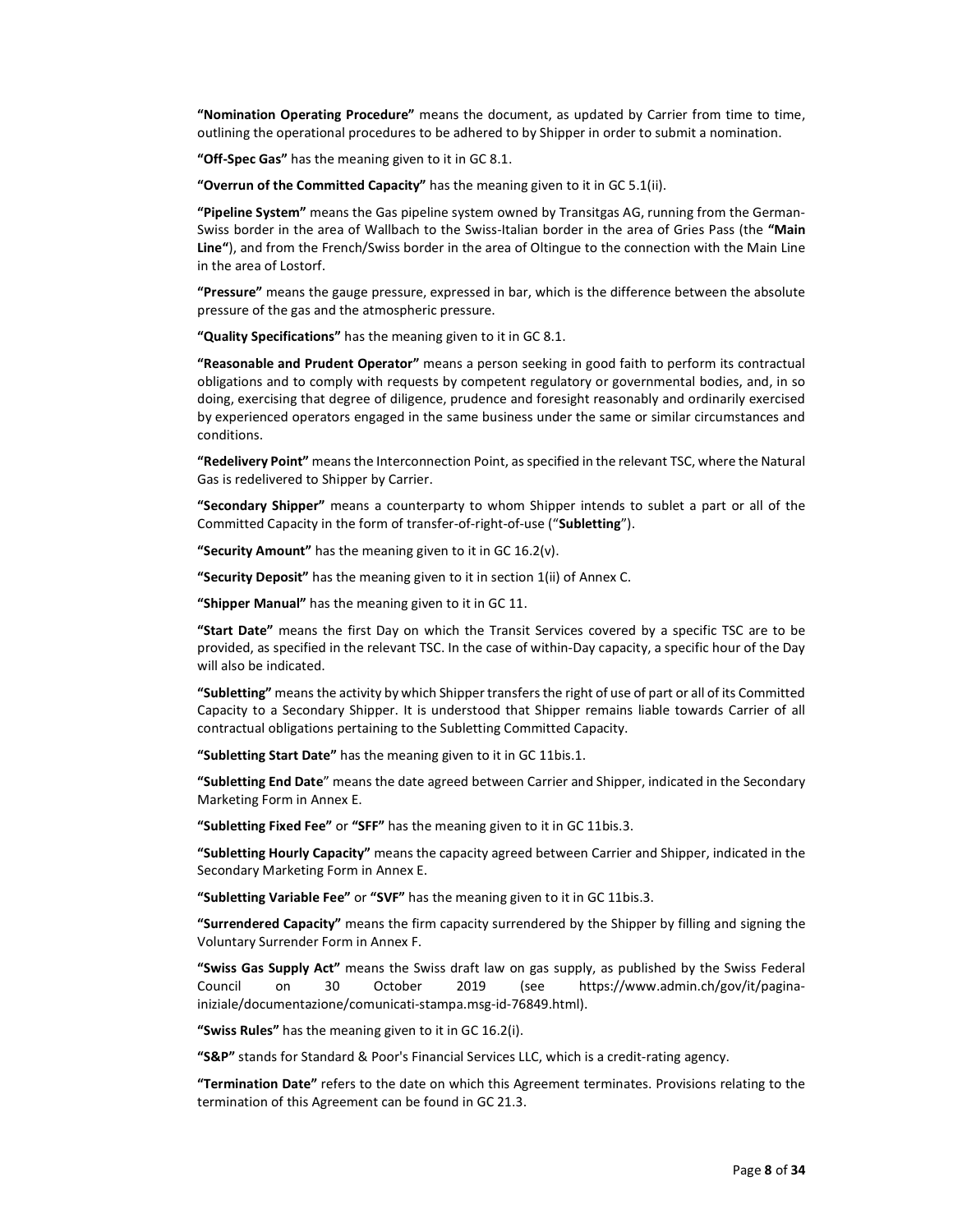"Transitgas" means Transitgas AG, a company existing and incorporated under the laws of Switzerland, having its registered office at Baumackerstrasse 46, Zurich, Switzerland.

"Transit Services" means either Firm Transit Services or Interruptible Transit Services.

"Transit Services Confirmation" or "TSC" means the confirmation of the Transit Service in accordance with any of the methods described in article 2.2 of the Agreement.

"TSC Effective Date" means the date on which a specific TSC has been executed by Shipper and Carrier, enters into force and effect and becomes part of this Agreement.

"TSC Form" means the form attached hereto as Attachment 1.

"Unavailability" has the meaning given to it in GC 10.2(i).

"Voluntary Surrender" means the activity whereby Shipper asks Carrier to offer part or all of its Committed Capacity on an electronic auction platform. The Carrier shall set, in its sole discretion, a reserved minimum bid price for the relevant auction where the Surrendered Capacity is sold. Shipper is refunded by Carrier for the Surrendered Capacity sold in auction, at a unitary price equal to the minimum between the price at which Shipper bought the capacity from Carrier, and the price at which Carrier sold the capacity in auction. It is understood that the Surrendered Capacity, if and when sold by Carrier in auction shall be removed from Shipper's capacity account, and cannot be nominated anymore.

"Within-Day Renomination" has the meaning given to it in the Nomination Operating Procedures.

"Year" means a period of time beginning at 06:00 AM CET on the first calendar day of October of any year and ending at 06:00 AM CET on the first calendar day of October of the following year.

Measuring units not specifically defined herein shall be considered as defined in ISO 1000.

#### 2. Duration

This Agreement shall enter into force on the Effective Date and, without prejudice to any rights and obligations accrued at the date thereof, shall end on the Termination Date.

#### 3. Object

This Agreement contains the provisions for:

- (i) The reservation by Carrier at the benefit of Shipper of the Committed Capacity set forth in GC 4; and
- (ii) The provisions of the Transit Services to be rendered by Carrier to Shipper as set forth in GC 5.

#### 4. Committed Capacity

Subject to the terms and conditions of this Agreement, beginning from the Start Date until the End Date, the transit capacity in the Pipeline System reserved by Carrier at the benefit of Shipper, from the Delivery Point to the Redelivery Point, shall be equal to the committed capacity (the "Committed Capacity"), expressed in MWh/h and set out in the relevant TSC.

#### 5. Transit Services

#### 5.1 Applicable to all Transit Services

(i) Subject to the terms and conditions of this Agreement, beginning from the Start Date and until the End Date, Shipper shall have the right to deliver at the Delivery Point, within the Committed Capacity, the Natural Gas to be transited by Carrier.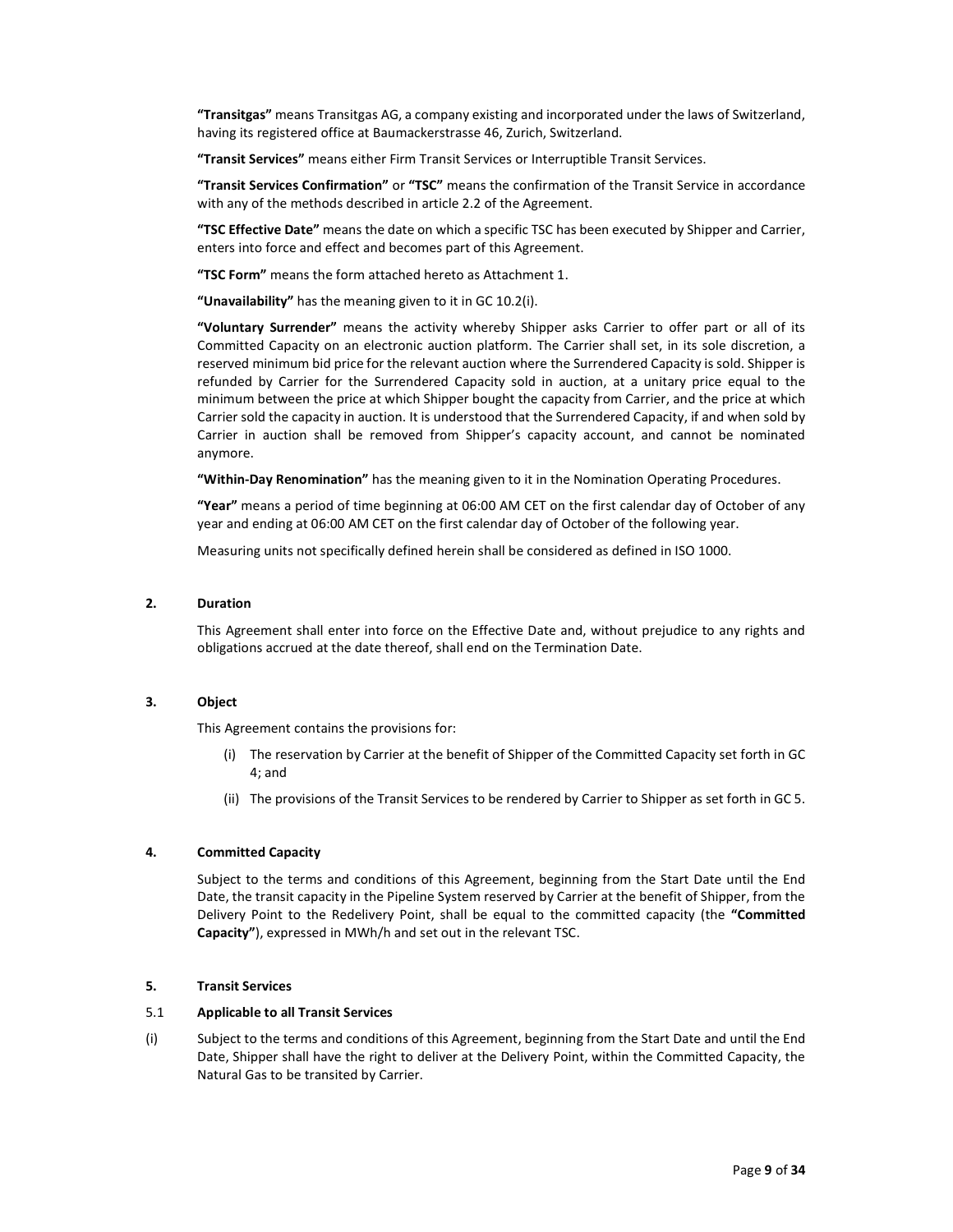- (ii) Carrier shall have no obligation to take delivery of, and transit, quantities of Natural Gas exceeding the Committed Capacity (an "Overrun of the Committed Capacity"). Shipper acknowledges and agrees that Carrier, acting as a Reasonable and Prudent Operator, shall be entitled to take any and all technical measures to prevent any possible occurrence of an Overrun of the Committed Capacity. In any event, Shipper shall indemnify and hold harmless Carrier from and against any properly documented losses, damages and costs directly arising out of an Overrun of the Committed Capacity, including the ones claimed by other shippers on the Pipeline System.
- (iii) Subject to the terms and conditions of this Agreement, beginning from the Start Date and until the End Date, Shipper shall take delivery of the quantities of Natural Gas made available at the Redelivery Point by Carrier according to this GC 5.1. In case Shipper does not comply with its obligation under this GC 5.1(iii), Carrier shall be automatically released from its obligation under GC 5.2 and GC 5.3 for the quantities not taken off by Shipper at the Redelivery Point and for the period during which Shipper does not comply with its obligations under GC 5.1(ii).
- (iv) The Parties' obligations to deliver and/or redeliver reported in this Agreement are intended for an hourly flow rate during each Day.

#### 5.2 Applicable to Firm Transit Services

 Subject to the terms and conditions of this Agreement, beginning from the Start Date and until the End Date, Carrier shall take delivery of the quantities of Natural Gas nominated in accordance with GC 11 and made available at the Delivery Point by Shipper, and simultaneously - taking into account the technical ability of the Pipeline System - shall make available to Shipper at the Redelivery Point such quantities of Natural Gas which are equivalent in terms of energy to the quantities of Natural Gas delivered by Shipper to Carrier at the Delivery Point.

#### 5.3 Applicable to Interruptible Transit Services

- (i) Subject to the terms and conditions of this Agreement, provided that the interruptible Committed Capacity is available on the Pipeline System, beginning from the Start Date and until the End Date, Carrier shall take delivery of the quantities of Natural Gas nominated in accordance with GC 11 and made available at the Delivery Point by Shipper, and simultaneously, shall make available to Shipper at the Redelivery Point such quantities of Natural Gas which are equivalent in terms of energy to the quantities of Natural Gas delivered by Shipper to Carrier at the Delivery Point.
- (ii) Carrier shall have the right to interrupt the Interruptible Transit Services for any reason according to the provisions set forth in GC 10.3.

## 6. Title to Natural Gas

- 6.1 Shipper warrants that it will have an unconditional and undisputed right to the Natural Gas delivered by Shipper to Carrier at the Delivery Point for transit through the Pipeline System and that said Natural Gas will be free from all liens, charges and adverse claims of every description of third parties. Shipper shall keep Carrier harmless and shall indemnify Carrier from and against any and all costs, claims or actions made from third parties on a full indemnity in respect thereto.
- 6.2 For the avoidance of doubt, all activities, costs, taxes and duties necessary for the importation of Natural Gas to be transited under this Agreement shall be at the sole charge and responsibility of Shipper and Shipper shall indemnify Carrier on a full indemnity basis in respect thereto.

#### 7. Pressure

- 7.1 Shipper shall deliver the Natural Gas at the Delivery Point at a Pressure not
	- (i) lower than the minimum pressure; and
	- (ii) higher than the maximum pressure,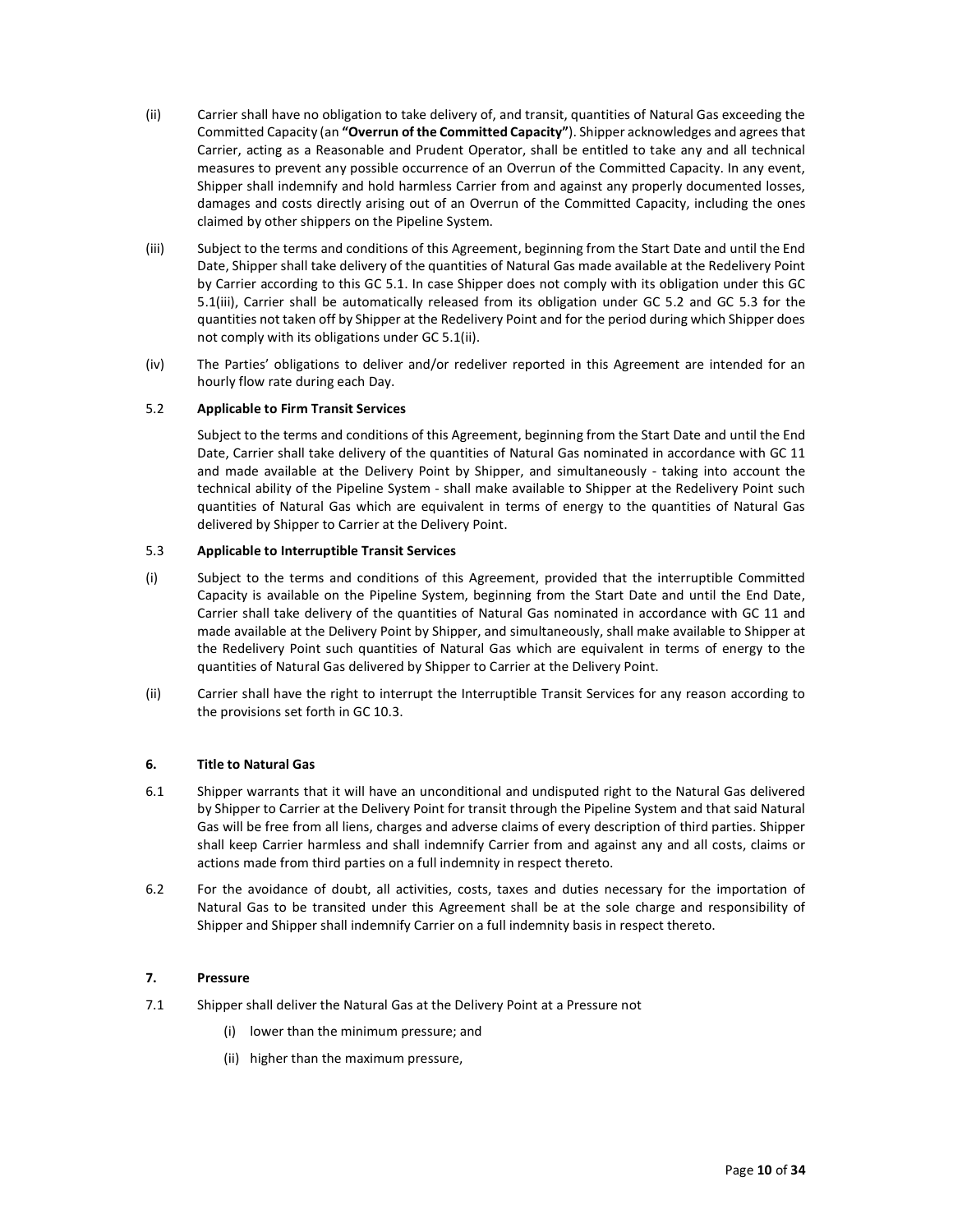agreed between Transitgas and the operators of the gas transit systems in the respective Interconnection Agreements. Carrier shall keep Shipper duly informed of any changes to the Pressure specifications contained in these Interconnection Agreements.

If Shipper delivers Natural Gas at the Delivery Point at a Pressure:

- (a) lower than the minimum Pressure limit set forth above Carrier shall be entitled to reduce the Natural Gas off taken at the Delivery Point in order to restore the pressure to the minimum delivery Pressure; and
- (b) higher than the maximum Pressure limit set forth above, Carrier shall be entitled to refuse taking delivery of Natural Gas until the above maximum Pressure limit is restored.

In any case Shipper shall indemnify Carrier from and against any losses, damages and costs caused to Carrier by the delivery of Natural Gas which does not comply with this GC 7.1 by Shipper at the Delivery Point properly documented by Carrier.

7.2 Provided that Shipper delivered Natural Gas with the specifications laid down in GC 7.1, Carrier shall redeliver the Natural Gas at the Redelivery Point at a Pressure not lower than the minimum pressure agreed between Transitgas and the operator(s) of the gas transit system in the respective Interconnection Agreement(s).

7.3 If:

- (i) the Natural Gas delivered by Carrier at the Redelivery Point does not comply with the specification laid down in GC 7.2; and
- (ii) provided that the Natural Gas delivered by Shipper at the Delivery Point complied with the specification laid down in GC 7.1,

Shipper shall be entitled to refuse such Natural Gas only in the event that said Natural Gas is refused by the operator of the downstream gas transit system and such Natural Gas shall be deemed as not redelivered at the Redelivery Point by Carrier for all purposes of this Agreement. In such case Carrier shall indemnify Shipper from and against any losses, damages and costs caused to Shipper by the redelivery of such Natural Gas by Carrier at the Redelivery Point, but only to the extent requested and properly documented by Shipper on the basis of the requests and the documentation submitted by the operator of the downstream gas transit system.

7.4 Shipper acknowledges that its Natural Gas delivered at the Delivery Point to be transited under this Agreement shall be transited through the Pipeline System together with and not separate from quantities of Natural Gas of other shippers that deliver Natural Gas at the same Delivery Point. It is therefore acknowledged that, if the Natural Gas at the same Delivery Point hereunder fails to comply with the specifications set forth in GC 7.1, also Shipper's Natural Gas delivered at the same Delivery Point shall be deemed not to comply with the specifications set forth in GC 7.1.

## 8. Gas Quality

- 8.1 The quality of Natural Gas delivered by Shipper to Carrier for Transit Services through the Pipeline System at:
	- (i) IP OL, as determined on the basis of the data deriving from the measuring station owned and operated by GRTgaz in the area of Oltingue;
	- (ii) IP WB, as determined on the basis of the data deriving from the measuring station owned and operated by Transitgas in the area of Wallbach; and
	- (iii) IP GP, as determined on the basis of the data deriving from the measuring station owned and operated by Snam Rete Gas S.p.A. in the area of Masera,

shall comply with the specifications (the "Quality Specifications") agreed between Transitgas and the operators of the adjacent gas transit systems in the respective Interconnection Agreements. Carrier shall keep Shipper duly informed of any changes to the Quality Specifications contained in these Interconnection Agreements.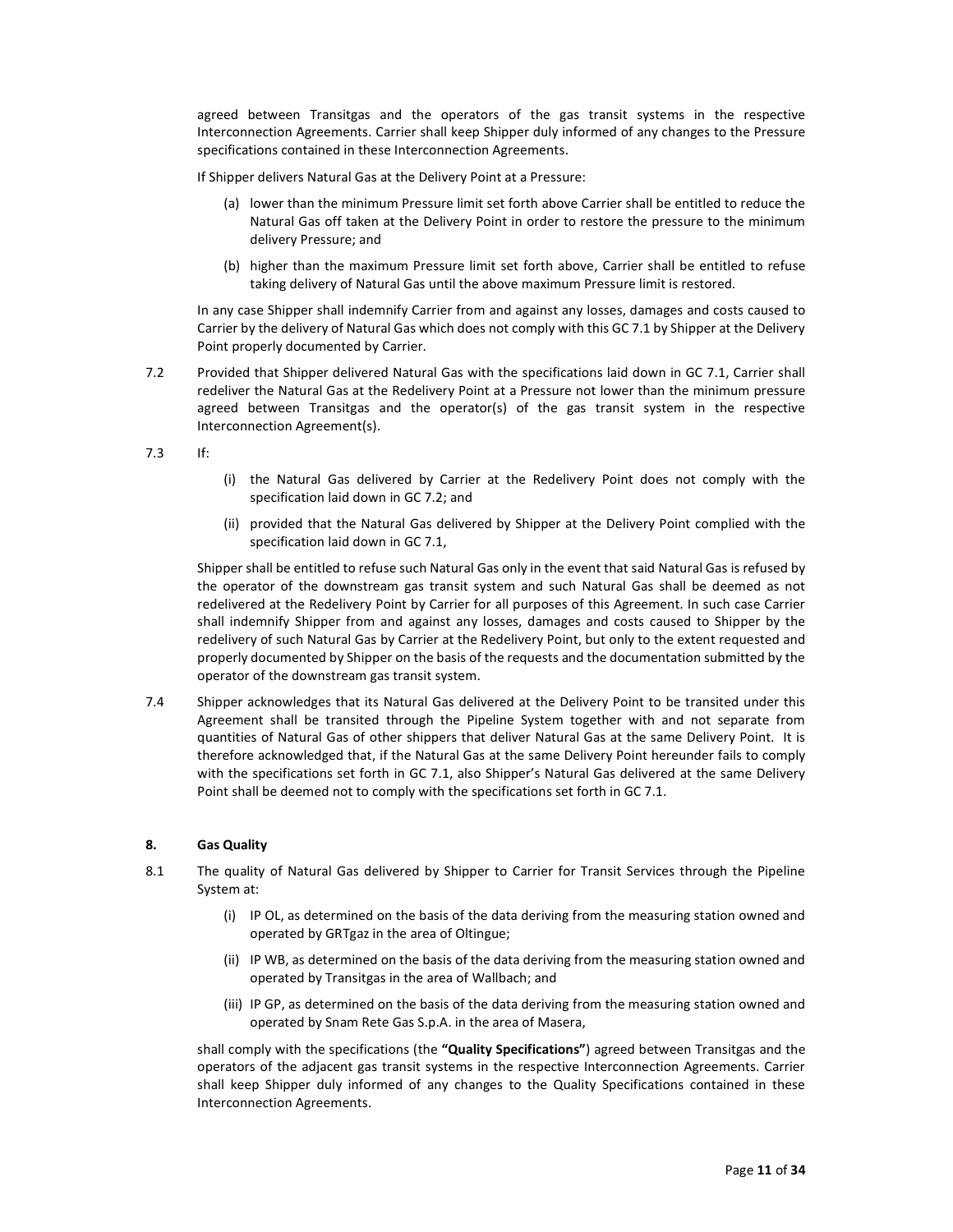Shipper and Carrier shall inform each other as soon as one of them becomes aware that Natural Gas physically delivered does not comply with said Quality Specifications ("Off-Spec Gas").

- 8.2 Carrier shall be entitled to refuse to take delivery of and transit Off-Spec Gas and such Off-Spec Gas shall be deemed as not delivered at the Delivery Point by Shipper for all purposes of this Agreement. In this case, if Off-Spec Gas is nevertheless physically delivered at the Delivery Point, Shipper shall promptly indemnify Carrier from and against:
	- (i) all reasonable costs and expenses incurred by Carrier in cleaning and clearing the Pipeline System and/or in taking reasonable measures to secure that the Pipeline System can be operated; and
	- (ii) all damages claimed by third parties toward Carrier and deriving directly from said Off-Spec Gas.

The above mentioned costs and damages shall be properly and duly documented by Carrier.

- 8.3 Shipper acknowledges that its Natural Gas delivered at the Delivery Point to be transited under this Agreement shall be transited through the Pipeline System together with and not separate from quantities of Natural Gas of other shippers that deliver Natural Gas at the same Delivery Point. It is therefore acknowledged that, if the natural gas delivered at the same Delivery Point hereunder fails to comply with the Quality Specification, also Shipper's Natural Gas delivered at the same Delivery Point shall be deemed not to comply with the Quality Specification.
- 8.4 The quality of Natural Gas redelivered by Carrier at the Redelivery Point, as determined on the basis of the data deriving from the measuring station related to the Redelivery Point, shall comply with the Quality Specifications, provided that the corresponding Natural Gas delivered by Shipper at the Delivery Point complies with the Quality Specifications.
- 8.5 If:
	- (i) the quality of Natural Gas redelivered by Carrier at the Redelivery Point does not comply with the Quality Specifications; and
	- (ii) provided that Natural gas delivered by Shipper at the Delivery Point complied with the Quality Specifications as per GC 8.1;

Shipper shall be entitled to refuse such Off-Spec Gas only in the event that said Off-Spec Gas is refused, or in the reasonable opinion of Carrier is likely to be refused, by the operator of the downstream gas transit system and such Off-Spec Gas shall be deemed as not redelivered at the Redelivery Point by Carrier for all purposes of this Agreement. In such case Carrier shall indemnify Shipper from and against any losses, damages and costs caused to Shipper, and deriving directly from the redelivery of such Off-Spec Gas by Carrier at the Redelivery Point, but only to the extent requested, properly and duly documented by Shipper on the basis of the requests and the documentation submitted by the operator of the downstream gas transit system.

## 9. Allocation Procedure

- 9.1 Without prejudice to the provisions set forth in GC 10, the quantities allocated at the Delivery Point shall be the quantities of the Confirmed Daily Nominations.
- 9.2 Without prejudice to the provisions set forth in GC 10, the quantities at the Redelivery Point shall be the quantities of the Confirmed Daily Nominations. However, in case of Exceptional Events the Carrier may need to change to a measure-based system for specific days: in such case, the allocated quantities at the Redelivery Point will be based on measured quantities at the Redelivery Point pro rata the total FluxSwiss' shipper nominations, with daily credit/debit for difference between measure allocated and nominations, which differences will be settled at the end of each quarter, using the following reference price:
	- the monthly average of the 'Italian PSV Day-ahead' prices published by Platts in the 'EUROPEAN GAS DAILY' report in the table 'Platts European Gas Midpoints'.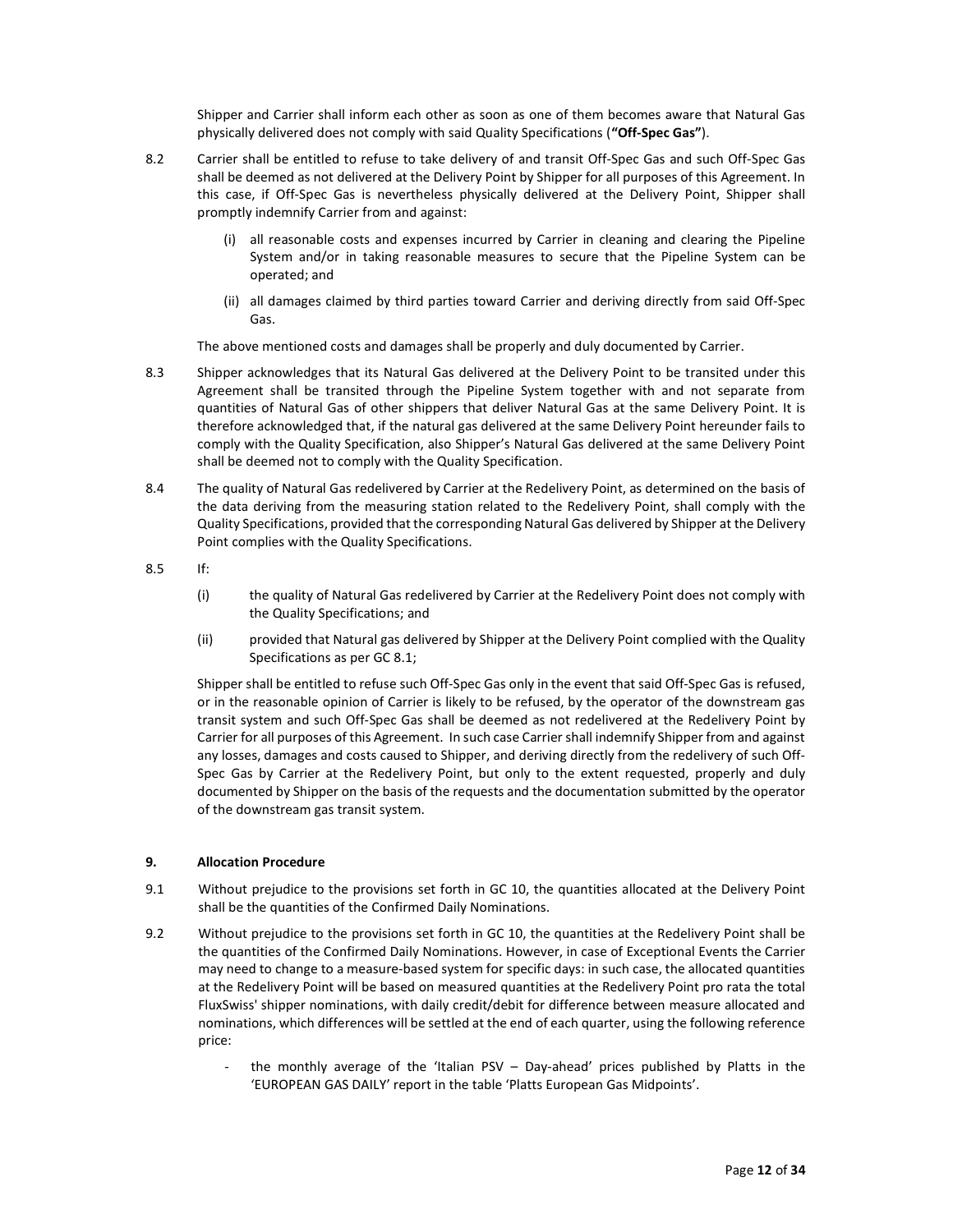9.3 In the event the allocation process between Carrier and its adjacent pipeline operator(s) is changed so that the quantities at the Redelivery Point shall not be the quantities of the Confirmed Daily Nomination, such change may be notified to Shippers with a 30 (thirty) days notice, and shall apply as from the first day of the month indicated in such notification.

## 10. Reduction of Capacity and Interruption of Transit Services

#### 10.1 As applicable to all Transit Services

- (i) If, for reasons of Maintenance and/or of works for the expansion of the Pipeline System, Carrier, acting as a Reasonable and Prudent Operator, is unable to make available to Shipper (part of) the Committed Capacity as set forth in GC 4, Carrier shall have the right to decrease, for the duration of the expansions and/or modifications of the Pipeline System or Maintenance, the Committed Capacity available for the Transit Service, provided that Shipper has been notified by Carrier as soon as reasonably possible of the beginning, end and extent of such reductions in the Transit Services, as such information may be subsequently modified and/or updated by Carrier from time to time.
- (ii) If, in case of Force Majeure, as defined under GC 18 below, resulting in a reduction of the transit capacity, Carrier, acting as a Reasonable and Prudent Operator, is unable to make available to Shipper (part of) the Committed Capacity as set forth in GC 4, Carrier shall have the right to decrease, for the duration of such reduction, the Committed Capacity available for Transit Service. Carrier shall as soon as reasonably possible notify Shipper of the extent and the possible duration of such reduction, as such information may be subsequently modified and/or updated by Carrier from time to time.
- (iii) In any case of reduction and/or interruption of Transit Services, Carrier shall use its reasonable efforts to minimise any such reduction and/or interruption.

#### 10.2 As applicable to Firm Transit Services

- (i) If the Committed Capacity of Shipper is not entirely available for the Transit Services in the events set forth in GC 10.1(i) above ("Unavailability"), whereby it is hereby agreed that in case the duration of such Unavailability (which shall be calculated on a (i) per Day and (ii) prorated basis, meaning that if by way of example - 90% of the Committed Capacity is available over the course of 24 hours, the Unavailability shall be calculated as 10% \* 24 hours, i.e. 2.4 hours of Unavailability):
	- (a) does not exceed a duration equal to the Grace Period, the Fixed Fee shall continue to be due and payable by Shipper; and
	- (b) exceeds a duration equal to the Grace Period, the Fixed Fee shall no longer be payable for the Unavailability which exceed the Grace Period.
- (ii) In case of reduction and/or interruption of Shipper's nominations, Carrier shall inform Shipper by submitting an Alternative Transit Program, according to the provisions laid down in GC 11.
- (iii) In case of reduction and/or interruption of the Transit Services pursuant to GC 10.1(i) or GC 10.1(ii), the reduction shall take place pro quota in proportion of the respective firm Daily Final Day Ahead Nomination or, if submitted by Shipper, Within-Day Renomination of all of Carrier's shippers.

## 10.3 As applicable to Interruptible Transit Services

- (i) Carrier, acting as a Reasonable and Prudent Operator, shall have the right to reduce or interrupt the Interruptible Transit Services for any reason whatsoever and at any time, including without limitation in case the sum of the nominations submitted by all of Carrier's shippers on the Pipeline System exceeds the available firm transit capacity, in accordance with GC 10.3(ii).
- (ii) In case of reduction and/or interruption of the Interruptible Transit Services pursuant to GC 10.1(i), GC 10.1(ii) or GC 10.3(i), the use of the Committed Capacity shall be reduced and/or interrupted. The reduction shall take place:
	- (a) pro quota in proportion of the respective interruptible Daily Final Day Ahead Nomination or, if submitted by Shipper, Within-Day Renomination of a certain interruptible level of all of Carrier's shippers; and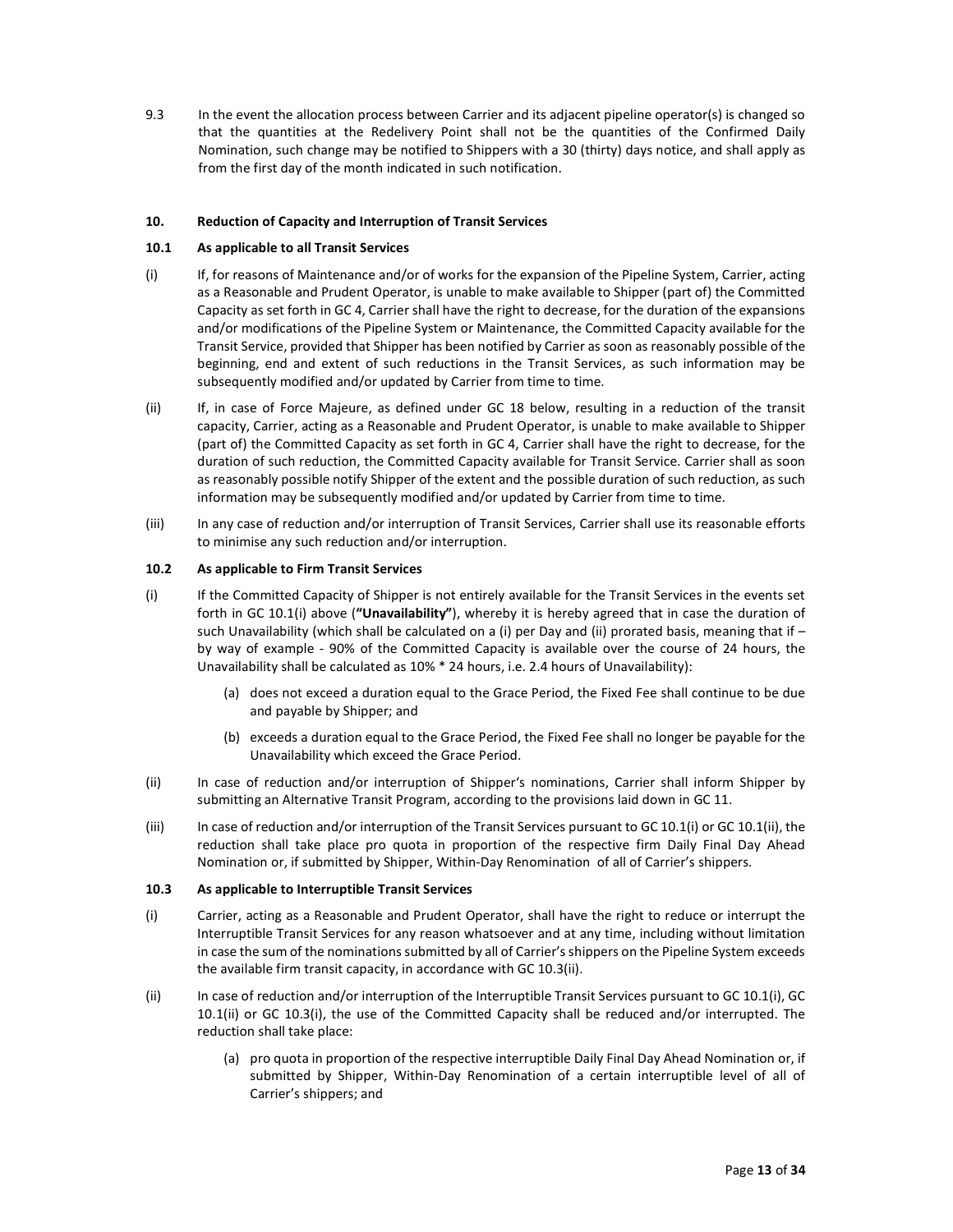- (b) with the lowest level of interruptible capacity being interrupted last, up to, if necessary, the full interruption of the use of their respective interruptible committed capacity.
- (iii) In case of reduction and/or interruption of Shipper's nominations, Carrier shall inform Shipper by submitting an Alternative Transit Program, according to the provisions laid down in GC 11.
- (iv) In case Shipper's nominations are reduced and/or interrupted, the Fixed Fee shall be reduced pro quota and pro rata temporis for those periods of time during which Shipper's nominations were reduced and/or interrupted.

#### 11. Nominated Quantities

Shipper shall nominate its quantities of Natural Gas to be transited through the Pipeline System under this Agreement in accordance with the Nomination Operating Procedures as notified by Carrier to Shipper and described in the manual for Carrier's shippers (the "Shipper Manual").

## 11bis. Secondary Marketing

- 11bis.1 Shipper is allowed to sublet in the form of transfer-of-right-of-use ("Subletting") a part or all of its Committed Capacity to Secondary Shipper(s), being understood that such Subletting shall not being interpreted as an assignment of this Agreement to Secondary Shipper. To that purpose Shipper will provide Carrier, no later than 5 (five) calendar days before the effective start date of the Subletting ("Subletting Start Date"), with a duly filled and signed version of Annex E, including all required details of Secondary Shipper(s) to whom Shipper is willing to sublet capacity. In case where the original TSC includes any specific condition, Annex E should include a proposed apportioning of such conditions and the sublet is subject to approval by Carrier. The request has to be sent to the e-mail address indicated in the Annex B of this Agreement as 'Communications relevant to GC 11bis and GC11ter'."
- 11bis.2 As from the Subletting Start Date to the Subletting End Date and in any case not beyond the End Date, Carrier, acting as a Reasonable and Prudent Operator and in accordance with the terms and conditions of this Agreement, undertakes to provide the Transit Services to the Secondary Shipper and the Secondary Shipper(s) shall provide the Carrier with the required operational and commercial instructions. Carrier will process the nomination provided by the Secondary Shipper and perform the matching in line with the Nomination Operating Procedures (including, if applicable, any reduction/interruption in line with GC 10), allocate the redelivered quantities in line with GC 9, and finally report to both Shipper and the Secondary Shipper in line with GC 15. For the sake of clarity, should daily credit/debit for difference between measure allocated and nominations (arising from GC 9) apply, they will be settled with Shipper and not with Secondary Shipper. Neither the liability nor any other obligations (including the payment obligation) of the Shipper under this Agreement are transferred to the Secondary Shipper.
- 11bis.3 As payment for the performance of the services described in GC 11bis.2, following formal request of Subletting from Shipper to Secondary Shipper(s) according GC 11bis.1 Shipper shall pay Carrier for each relevant Month in which the Subletting is effective on at least 1 (one) Gas Day, a Monthly Subletting Fee in Swiss Francs, in addition to the Fixed Fee mentioned in GC 13 and specified in the TSC, calculated as follows:

MSF = SFF + SVF

Where:

SFF = Subletting Fixed Fee of 3,000.00 (three thousand) CHF/month for access to the Subletting, to be paid in any case to Carrier.

SVF = Subletting Variable Fee of 2,000.00 (two thousand) CHF/month for each Secondary Shipper(s).

11bis.4 Once the duly filled and signed version of Annex E is submitted to Carrier, and approved by Carrier where applicable, the agreed Subletting Hourly Capacity is removed from Shipper's capacity account and transferred to the Secondary Shipper's account from the Subletting Start Date to the Subletting End Date.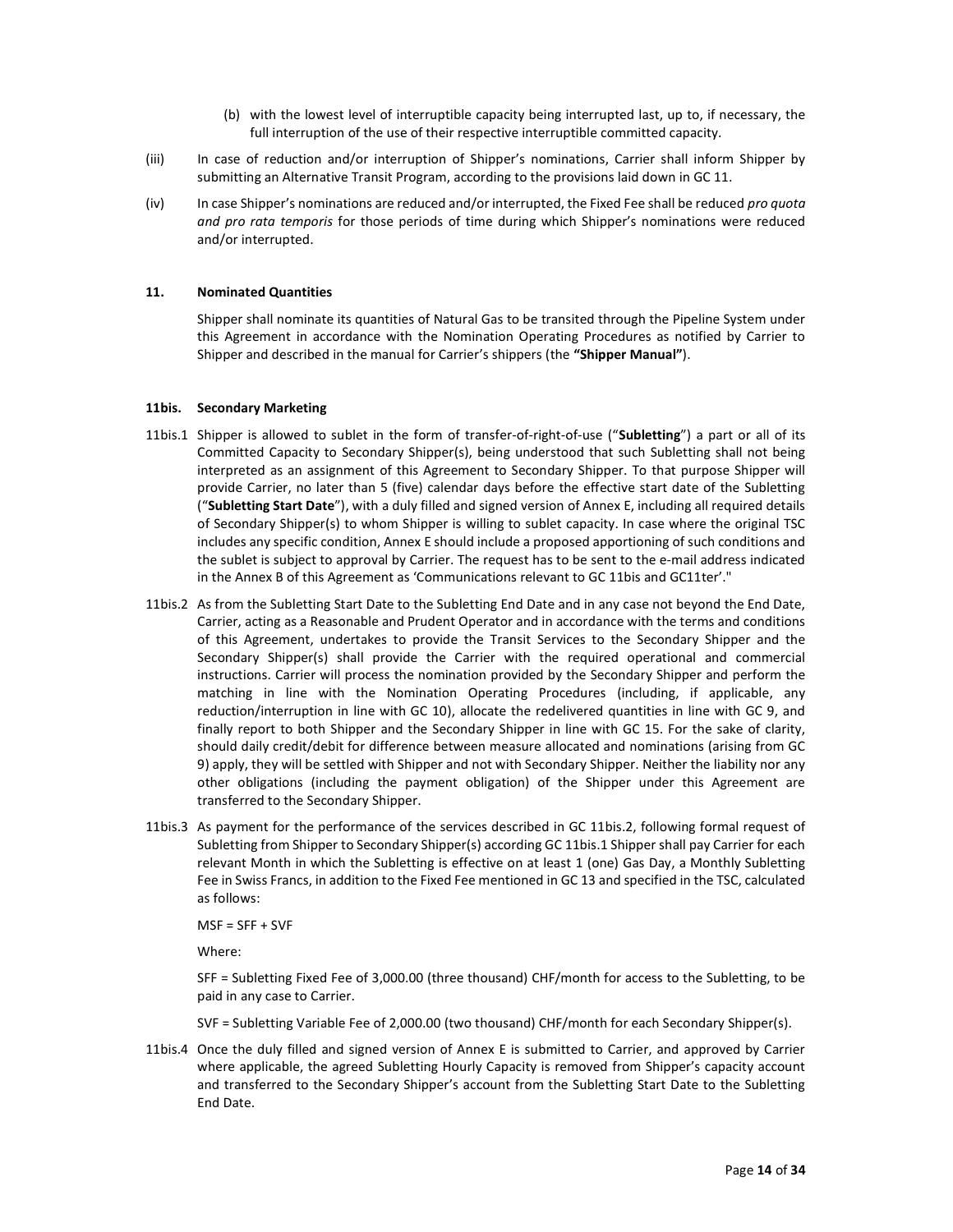- 11bis.5 Shipper undertakes to inform Secondary Shipper of the conditions set forth in this Agreement and the GC, in particular GC 10. Subject to acceptance of Secondary Shipper by Carrier pursuant to this GC 11bis, Shipper shall enter with Secondary Shipper into general conditions similar to these GC, to the extent such GC are applicable to Secondary Shipper.
- 11bis.6 Shipper undertakes, irrespective of any fault and knowledge of Carrier, to fully compensate and indemnify Carrier from and against any loss, damage, cost and expenses (including attorney and court fees) caused directly or indirectly to Carrier by Secondary Shipper. Shipper undertakes to fully and unconditionally collaborate (to the maximum extent permitted by law) with Carrier in case of claim brought by Secondary Shipper against Carrier.

#### 11ter. Voluntary Surrender

- 11ter.1 Shipper may voluntarily surrender Firm Monthly Capacity to Carrier, who will offer it to the market via an electronic auction platform. In order to surrender such capacity, Shipper shall submit to Carrier the "Voluntary Surrender" form (Annex F) completed and duly signed between 60 (sixty) and 40 (forty) calendar days before the start of the Month relevant to this capacity. The form shall be sent to the email address indicated in the Annex B of this Agreement as 'Communications relevant to GC 11bis. and GC 11ter'.
- 11ter.2 Carrier shall return to Shipper the "Voluntary Surrender" form duly signed for acceptance within 5 (five) Business Days.
- 11ter.3 From the submission of the form until the result of the auction, Shipper waives its right to sublet the Surrendered Capacity in accordance with GC 11bis.
- 11ter.4 Carrier shall offer the Surrendered Capacity to the market via auction through an electronic platform together with and at the same price of available capacity from Carrier, if any. The capacity on offer will be allocated to the successful bidders, if any, based on the following criteria:
	- (i) Available capacity from Carrier, if any, will be allocated first; and
	- (ii) If demand exceeds the available capacity from Carrier, Surrendered Capacity is then allocated based on the chronological order in which the Voluntary Surrender forms have been submitted by Shippers (from the oldest to the newest).
- 11ter.5 Carrier shall communicate the result of the auction to the Shipper within 1 (one) Business Day after closure of the auction. If all or part of the Surrendered Capacity was sold through the auction, Carrier shall refund Shipper for the sold capacity within 10 (ten) Business Days, at a unitary price equal to the minimum between:
	- (i) The price at which Shipper bought the capacity from Carrier; and
	- (ii) The price at which Carrier sold the capacity in auction.
- 11ter.6 The Surrendered Capacity sold by Carrier in auction shall be removed from Shipper's capacity account, and cannot be nominated anymore.
- 11ter.7 If part or all of the Surrendered Capacity was not sold through the auction, Shipper retains the rights and obligations linked to that Capacity, as defined in the Capacity Reservation and Transit Services Agreement.

#### 12. Creditworthiness requirements

Throughout the term of this Agreement, Shipper shall comply with the creditworthiness requirements set out in Annex C.

#### 13. Fees

13.1 Starting from the Start Date and for the remaining duration of the relevant TSC, Shipper shall pay to Carrier, a consideration (the "Fixed Fee"), expressed in Swiss Francs and as specified in the TSC. Without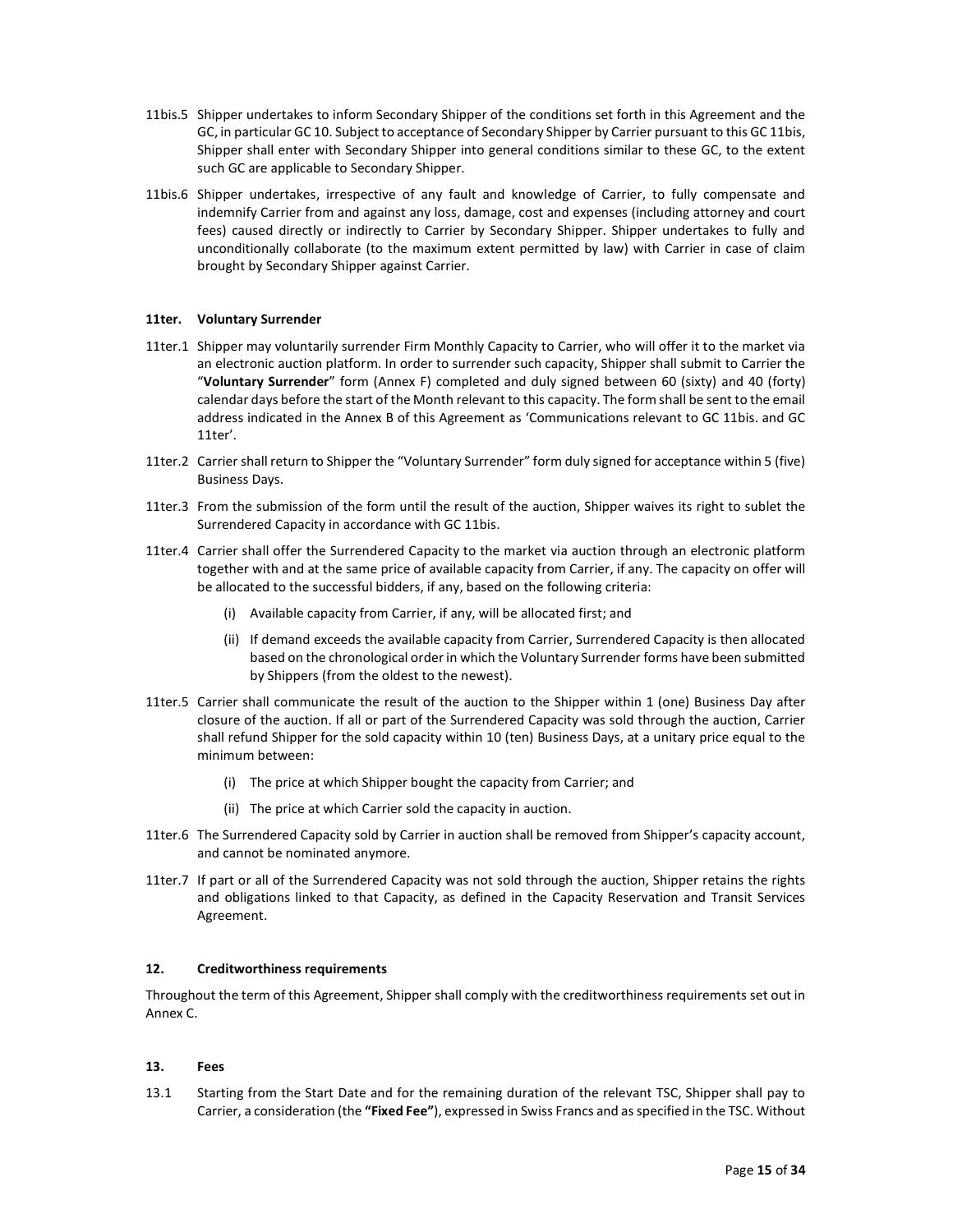prejudice to Articles 9 and 10 of the GC the Fixed Fee shall be due regardless of any actual nomination of the capacity reserved under the relevant TSC.

- 13.2 The Fixed Fee does not include any indirect taxes, duties or levies of similar nature. Carrier shall be entitled to add to the amount due by Shipper all indirect taxes, duties or levies of similar nature imposed on the Transit Service in accordance with the applicable rules and regulations.
- 13.3 The Fixed Fee includes the cost of Fuel Gas consumption for the operation of compressor stations, as well as all measuring differences.

#### 14. Invoicing and Payment

- 14.1 The Fixed Fee shall be invoiced by Carrier on a monthly basis. The first invoice shall be rendered by Carrier to Shipper by e-mail on the day of the Start Date. Any subsequent invoice shall be rendered by Carrier to Shipper by e-mail on the first Business Day of the Month to which such invoice relates.
- 14.2 For each month, Shipper shall pay the amount invoiced in Swiss Francs, free and clear of any bank charges for Carrier, at the latest on the last Business Day in Switzerland of the Month to which such invoice refers (the "Due Date"), to the bank account designated by Carrier in the relevant invoice. If Carrier does not render the invoice within the term provided in GC 14.1, the Due Date for payment shall be postponed by the same number of days as the invoice is delayed.
- 14.3 Interest on delayed payment shall be paid by Shipper for the period starting from the day after the Due Date for payment, as defined above, and ending on but excluding the value date of the payment, on the basis of an annual rate corresponding to the 3 (three) months LIBOR for Swiss Francs, as published by Swiss National Bank at www.snb.ch on the Due Date, plus 400 (four hundred) basis points for payment as defined above.
- 14.4 In case of disputes on the amount of an invoice, except in the event of manifest error, Shipper shall pay to Carrier the full amount of the invoice. If the amount of the relevant invoice turns out afterwards not to be correct, Shipper shall have the right, for such part of the invoice paid by Shipper which was not correctly invoiced, to charge interests for each day since payment was made on the basis of an annual rate corresponding to the 3 (three) months LIBOR for Swiss Francs, as published by Swiss National Bank at www.snb.ch on the date said part of the invoice is recalculated plus 400 (four hundred) basis points. Any balance on disputed amounts shall be made with the first invoice issued after the dispute is settled. Any invoice not disputed within three (3) months after the Due Date for payment shall be considered as final between the Parties.

#### 15. Determination of the Quantities

The Daily and Monthly quantities of Natural Gas expressed in kWh, delivered by Shipper at the Delivery Point, and redelivered to Shipper at the Redelivery Point, during each given Month and in accordance with what is set forth in GC 5, shall be stated in a report (the "Daily and Monthly Quantity Report"), to be compiled by Carrier and sent to Shipper, before the 10<sup>th</sup> (tenth) Business Day after the end of the relevant Month. A template of the Daily and Monthly Quantity Report can be found in Annex A.

#### 16. Applicable Law and Arbitration

#### 16.1 Applicable law

This Agreement, as well as all contracts necessary for its implementation, shall be governed by and construed in accordance with the laws of Switzerland.

## 16.2 Arbitration

(i) Any dispute, controversy, or claim arising out of, or in relation to, this Agreement, including the validity, invalidity, breach, or termination thereof, shall be resolved by arbitration in accordance with the Swiss Rules of International Arbitration of the Swiss Chambers' Arbitration Institution in force on the date on which the notice of arbitration is submitted in accordance with these Rules (the "Swiss Rules").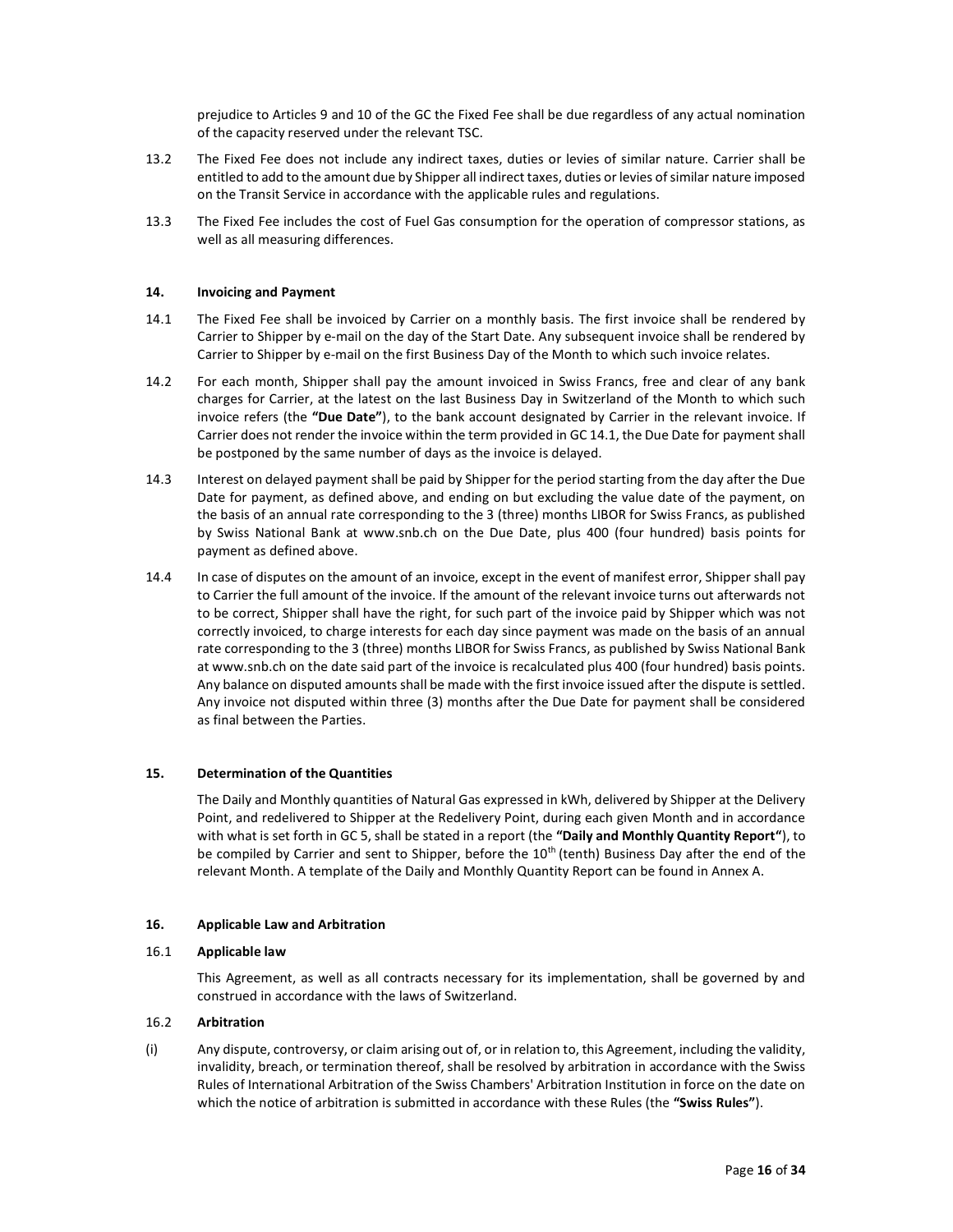- (ii) The Notice of Arbitration shall state, among other things, the amount involved in the arbitration (the "Amount Involved").
- (iii) The number of arbitrators shall be:
	- (a) 1 (one) if the Amount Involved does not exceed CHF 5,000,000 (five million); and
	- (b) 3 (three) if the Amount Involved exceeds CHF 5,000,000 (five million).

The seat of arbitration shall be Lugano, Switzerland. The arbitral proceedings shall be conducted in the English language.

- (iv) The Parties agree that in case of GC 16.2(iii)(a) the arbitral proceedings shall be conducted in accordance with an 'Expedited Procedure' within the meaning of Art. 42 of the Swiss Rules, subject, however, to the following modifications:
	- (a) the dispute shall be decided on the basis of documentary evidence only; and
	- (b) the body in charge of administering the arbitration under the Swiss Rules shall not have the authority to extend the time within which the award must be made, including in exceptional circumstances.
- (v) Respondent shall deposit an amount equal to  $\frac{1}{2}$  (half) of the fees and administrative costs of the arbitration determined in accordance with Schedule 6.2 in Appendix B to the Swiss Rules (the "Security Amount") into an escrow account (the "Escrow Account") set up by the Parties in accordance with the terms and the procedure set forth in Annex D attached hereto.
- (vi) The Security Amount pursuant to sub-paragraph (v) shall be deposited by respondent within 10 (ten) calendar days upon the appointment of the arbitrators becoming effective pursuant to Art. 5.1 of the Swiss Rules. Respondent shall provide the arbitral tribunal and claimant a document evidencing that the Security Amount has been credited to the Escrow Account.
- (vii) Failure by Respondent to:
	- (a) take the steps necessary to set up the Escrow Account in accordance with the terms and the procedure set forth in Annex D attached hereto; or
	- (b) deposit the Security Amount in the Escrow Account within the time limit specified above in sub-paragraph (vi) shall be deemed tantamount to a declaration by Respondent that it unconditionally accepts all of Claimant's claims as set out in the Notice of Arbitration. The Parties agree that such declaration shall be binding on the arbitral tribunal.
- (viii) Upon expiry of the time limit specified above in sub-paragraph (vi) the arbitral tribunal shall set Respondent a non-extendable time limit of 10 (ten) calendar days to submit further evidence for its compliance with the obligations set out above at GC 16.2(v) and GC 16.2(vi).
- (ix) In the event that Respondent fails to comply with its obligations set out above in sub-paragraph (v) and (vi) and/or to provide the arbitral tribunal and Claimant with evidence for its compliance with such obligations, the arbitral tribunal shall proceed to issue an award granting all of Claimant's prayers in full within 1 (one) month upon expiry of the time limit pursuant to GC 16.2(vi) above.
- (x) The Security Amount deposited by Respondent in the Escrow Account pursuant to GC 16.2(v) and GC 16.2(vi) above shall be released as follows:
	- (a) to the Claimant in an amount equal to the total amount awarded to Claimant pursuant to the dispositive part of the award issued by the arbitral tribunal on Claimant's claims (including interest awarded and cost awards) (the "Claimant's Award"); and
	- (b) to Respondent the balance of the Escrow Account after deduction of Claimant's Award.
- (xi) The Parties agree to take all necessary steps to release the Security Amount as provided for in GC 16.2(x) above within 15 (fifteen) calendar days upon notification of the award.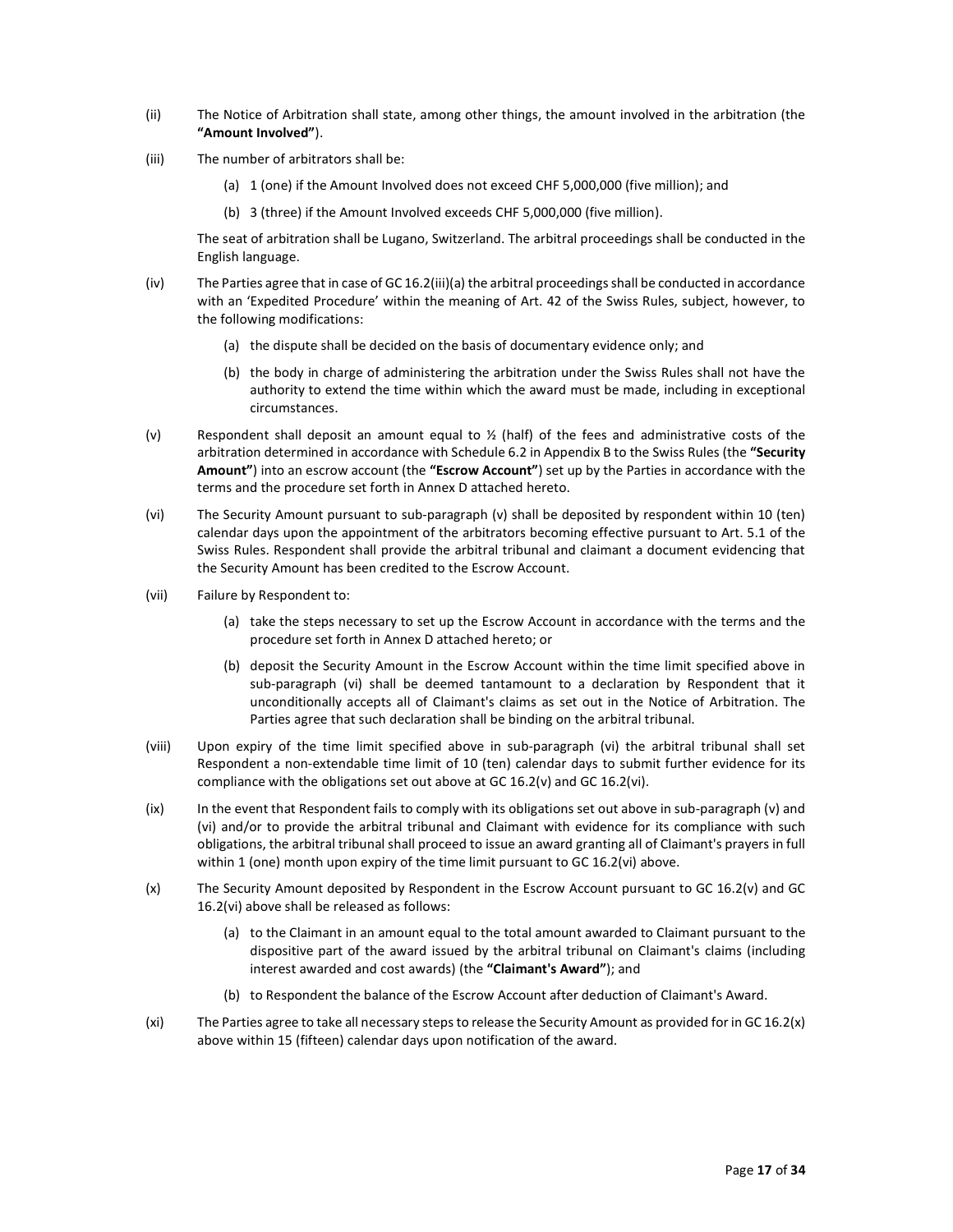## 17. Liability

- 17.1 Without prejudice to liabilities arising out of or in connection with GC 6, GC 7 and GC 8, neither Party, including its employees, servants, representatives and agents, shall be liable to the other Party for any loss, damage or costs resulting from or arising out of or in connection with the activities performed under this Agreement, except in case such loss, damage or costs arises out of or results from gross negligence or wilful misconduct.
- 17.2 Except in case of early termination pursuant to and in accordance with GC 21.1 and unless stated expressly otherwise in this Agreement, in no event a Party shall be liable towards the other Party for indirect or consequential losses including loss of profit.

#### 18. Force Majeure

- 18.1 Force Majeure shall mean any event or circumstance, or a combination of events and/or circumstances which directly or indirectly affect the Pipeline System or, in general, the performance of Natural Gas Transit Services, the occurrence of which is beyond the reasonable control of, and could not have been avoided by steps which might reasonably be expected to have been taken by a Party acting in accordance with the standards of a Reasonable and Prudent Operator in the same type of business, which causes or results in a failure by such Party to perform or fulfil, or its delay in performing or fulfilling, a contractual obligation owed to the other Party. Inability (however caused) of a Party to pay shall not constitute Force Majeure.
- 18.2 Without prejudice to the generality of GC 18.1 but provided they fulfil the general requirement stated therein, Force Majeure shall include but shall not be limited to any of the following events: acts of God, forces of nature, floods, earthquakes, landslides, fires, explosions and other unavoidable accidents, wars and hostilities (whether declared or undeclared), acts of any civil or military authority, suspension or withdrawal of any consent, the order of any competent court, regulatory authority or governmental body, shortage or unavailability of property, goods, labour or services, delay in transportation or communication, breakage of or accidental damage to machinery or pipes, strikes, lock-out or other industrial trade dispute, riot, civil commotion, sabotage and war-like operations archaeological and historical investigations and/or discoveries, structural shift or subsidence affecting generally a part or parts of the Pipeline System.
- 18.3 The Party affected by Force Majeure shall promptly, without delay, take all technically and economically reasonable measures to restore the conditions for the performance of its obligations under this Agreement.
- 18.4 The Party affected by Force Majeure as mentioned above shall notify the other Party as soon as reasonably possible thereof and shall, without delay, provide the other Party with details on the foreseeable duration and cause of the disruption, as such information may be subsequently modified and/or updated from time to time.
- 18.5 If one Party is prevented from performing or fulfilling its obligations in accordance with the above then the other Party shall be released from its corresponding obligations to the same extent thereof.

#### 19. Assignment

- 19.1 No Party shall have the right to assign its rights and obligations under this Agreement without prior written consent of the other Party.
- 19.2 In the case of transfer-of-right-of-use (the Subletting, as defined in GC 11bis) the form contained in the Annex E of this Agreement must be correctly and validly filled.
- 19.3 As an exception to the foregoing, Carrier shall have the right to assign any monetary claims under this Agreement to any existing or future credit institutions for security purposes.
- 19.4 In the event Shipper assigns its rights and obligations under the Agreement, said assignment is subject to the prior compliance by the assignee with the creditworthiness requirements set forth in GC 12.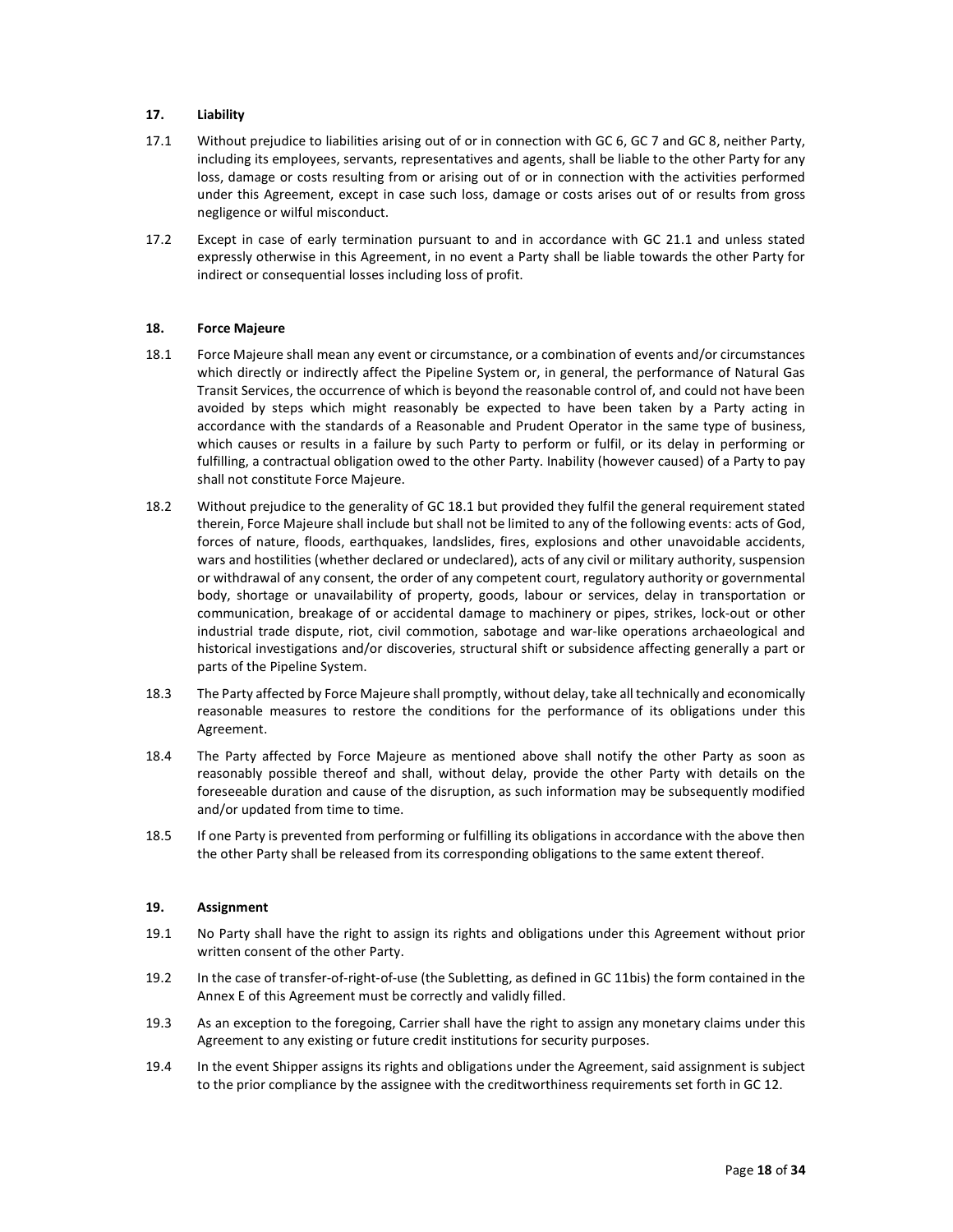19.5 Carrier shall have the right to assign its rights and obligations under the Agreement without the prior written consent of Shipper to an Affiliate.

## 20. Operatorship

Carrier shall be entitled to perform any of its obligations under this Agreement by procuring that such obligations are performed on its behalf by third parties, including Transitgas as operator of the Pipeline System, without prejudice to Carrier's liability toward Shipper, within the limits set forth in GC 17 above, for the due performance of such obligations and for any failure or non-performance of the operator.

#### 21. Term

- 21.1 Without prejudice to any other remedy available to Carrier, including, but not limited to, the right to request damages, including in the amount of the positive interest of this Agreement ('positives Vertragsinteresse'), whether in combination with an early termination or independently thereof, Carrier shall have the right to early terminate this Agreement with immediate effect, or with an effective date to be specified by it in the event Shipper fails to comply, in whole or in part, with its obligations set forth in this Agreement, including without limitation its obligations under GC 12 and GC 14, within a remedy period of 5 (five) days starting from the receipt of the relevant notification to be sent by Carrier by e-mail.
- 21.2 Each Party acknowledges that the Agreement does not constitute a 'mandate' or a 'transportation contract' within the meaning of Art. 394 et seq. and Art. 440 et seq. of the Swiss Code of Obligations and is therefore not subject to the right of termination set forth in Art. 404 of the Swiss Code of Obligations.
- 21.3 Either Party shall have the right to terminate this Agreement by means of a written notification to this effect, if and when:
	- (i) the End Date of all TSCs executed under this Agreement has expired; and
	- (ii) Carrier has confirmed in writing that all amounts due and owing by Shipper to Carrier under this Agreement, including without limitation any Fixed Fees, shall have been duly paid by Shipper to Carrier.

## 21bis. Suspension of Services by Carrier

In case of default of the Shipper to fulfil its obligations under Articles 12, 13, and 14 of this attachment, the Carrier has the right to suspend the Transit Services by notifying Shipper. Carrier shall be entitled to re-allocate the Transit Services to another user. To the extent that the corresponding capacity rights have not been reallocated, the Shipper remains liable for the amounts to be invoiced for such suspended Services. The suspended Services shall be reactivated within two (2) Business Days as from the payment of all of the amounts due to the Carrier. The Shipper will be informed by the Carrier of this within these two (2) Business Days.

## 22. Ineffective Provisions

If any of the provisions of this Agreement is or becomes ineffective, inoperative or void, the effectiveness of the other provisions shall not be affected or impaired thereby. The Parties undertake to replace the ineffective, inoperative or void provision by a new and effective operable provision which achieves an economic, legal and technical result as similar as possible to that of the ineffective, inoperative or void provision.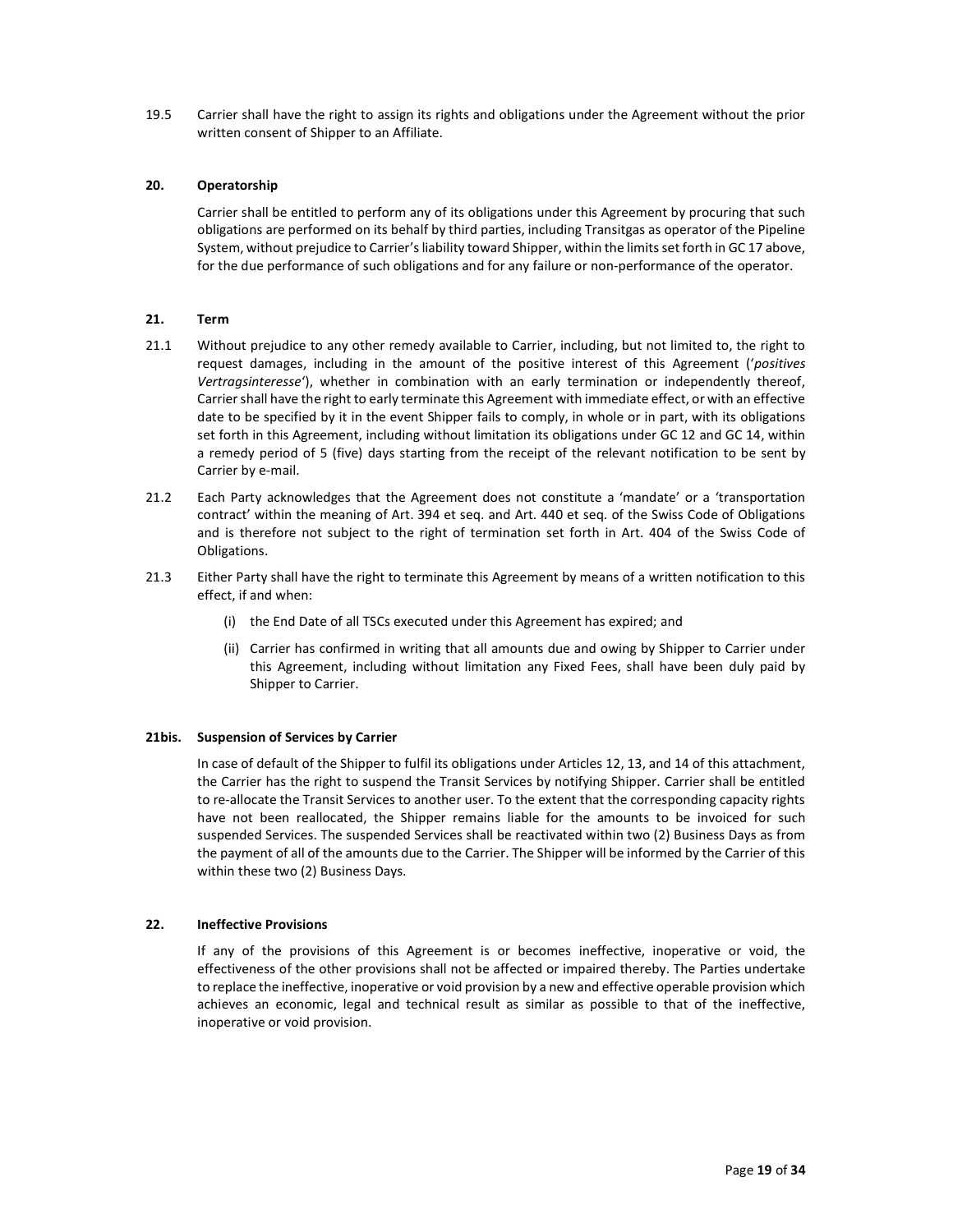#### 22bis. Salvatory clause in case of change of law

If, due to any change in applicable law or regulations or the interpretation thereof by any court of law or other competent body having jurisdiction subsequent to the date of this Agreement, in particular, but without limitation, the possible entry into force of the Swiss Gas Supply Act, the performance of any provision of this Agreement or performance of any transaction contemplated hereby, including the TSC, shall become impracticable or invalid ("Change of Law"), the Parties hereto shall use their best efforts to find and employ alternative means to achieve the same or substantially the same result as that contemplated by such provision of this Agreement. In case the Parties cannot find an agreement on such alternative provision, arbitration procedure set forth in GC 16.2 shall apply. FluxSwiss shall in any case not be held liable for changes or invalidity of the present Agreement deriving from a Change of Law and impacting the present Agreement.

#### 23. Communication

Carrier and Shipper shall provide each other with all information necessary for the fulfilment of their respective obligations under this Agreement. Said information shall be exchanged by the Parties in writing to the addresses as detailed in Annex B. The language of communication shall be English.

## 24. Miscellaneous

- 24.1 The existence of this Agreement and all information obtained hereunder or related to it, including all TSCs and operational data, shall be treated as confidential by the Parties (the "Confidential Information"). The Confidential Information may be disclosed to advisors, contractors, banks or other financing entities and employees of the Parties only to the extent required for the proper performance of the obligations arising out of this Agreement. No Party shall be entitled to disclose Confidential Information to any third party without the prior written consent of the other Party, except to an Affiliate, a competent governmental authority or to arbitrators under this Agreement or when required by mandatory law or regulations. For disclosures made to third parties, appropriate safeguards shall be taken to ensure that the third party commits to safeguard the confidential nature of the disclosed Confidential Information.
- 24.2 Carrier shall have the right to publish aggregated data relating to the overall booking levels on each of the Interconnection points and transit route.
- 24.3 Any modification or amendment to this Agreement shall be effective only if made in writing and if duly signed by both Parties.
- 24.4 The Parties shall use reasonable endeavours to cooperate in order to obtain, and thereafter to maintain, renew and/or replace, all such licences, permits, approvals and consents as may be required in order for them to comply with their obligations under this Agreement.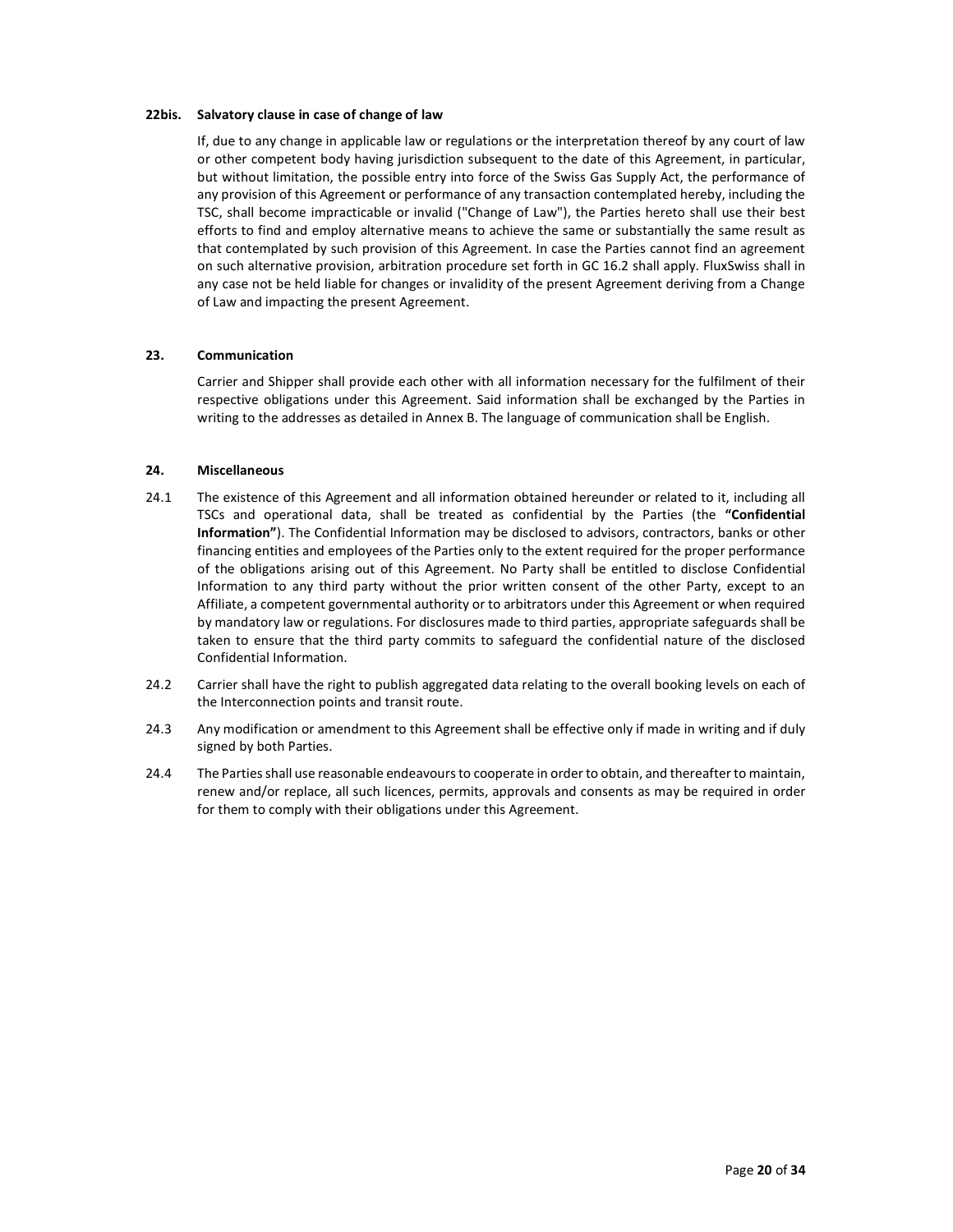## ANNEX A

## Daily and Monthly Quantity Report

| <b>FluxSwiss Sagl</b> |                           |                                   |         |                           |
|-----------------------|---------------------------|-----------------------------------|---------|---------------------------|
| Via delle Scuole 8    |                           |                                   |         |                           |
| 6900 Paradiso - CH    |                           |                                   |         |                           |
|                       | Phone: +41 91 910 93 00   |                                   |         |                           |
|                       | dispatching@fluxswiss.com |                                   |         |                           |
|                       |                           |                                   |         |                           |
|                       |                           |                                   |         |                           |
| from:                 | <b>FluxSwiss Sagl</b>     |                                   | e-mail: | dispatching@fluxswiss.com |
|                       |                           |                                   |         |                           |
|                       |                           |                                   |         |                           |
| to:                   | [Shipper]                 |                                   | e-mail: | [from contact details]    |
|                       |                           |                                   |         |                           |
|                       |                           |                                   |         |                           |
| date:                 |                           |                                   |         |                           |
|                       |                           |                                   |         |                           |
|                       |                           | Daily and Monthly Quantity Report |         |                           |
|                       |                           |                                   |         |                           |
| Day                   |                           | Delivered Quantity                |         | Redelivered Quantity      |
|                       |                           | kWh/Day                           |         | kWh/Day                   |
| <b>XXXXXX</b>         |                           |                                   |         |                           |
| XXXXXX                |                           |                                   |         |                           |
| XXXXXX                |                           |                                   |         |                           |
| XXXXXX                |                           |                                   |         |                           |
| XXXXXX                |                           |                                   |         |                           |
| XXXXXX                |                           |                                   |         |                           |
| XXXXXX                |                           |                                   |         |                           |
| XXXXXX                |                           |                                   |         |                           |
| XXXXXX                |                           |                                   |         |                           |
| XXXXXX                |                           |                                   |         |                           |
| XXXXXX                |                           |                                   |         |                           |
| <b>XXXXXX</b>         |                           |                                   |         |                           |
| XXXXXX                |                           |                                   |         |                           |
| XXXXXX                |                           |                                   |         |                           |
| XXXXXX                |                           |                                   |         |                           |
| <b>XXXXXX</b>         |                           |                                   |         |                           |
| <b>XXXXXX</b>         |                           |                                   |         |                           |
| <b>XXXXXX</b>         |                           |                                   |         |                           |
| <b>XXXXXX</b>         |                           |                                   |         |                           |
| <b>XXXXXX</b>         |                           |                                   |         |                           |
| <b>XXXXXX</b>         |                           |                                   |         |                           |
| <b>XXXXXX</b>         |                           |                                   |         |                           |
| <b>XXXXXX</b>         |                           |                                   |         |                           |
| <b>XXXXXX</b>         |                           |                                   |         |                           |
| <b>XXXXXX</b>         |                           |                                   |         |                           |
| <b>XXXXXX</b>         |                           |                                   |         |                           |
|                       |                           |                                   |         |                           |
| Total                 |                           |                                   |         |                           |
|                       |                           |                                   |         |                           |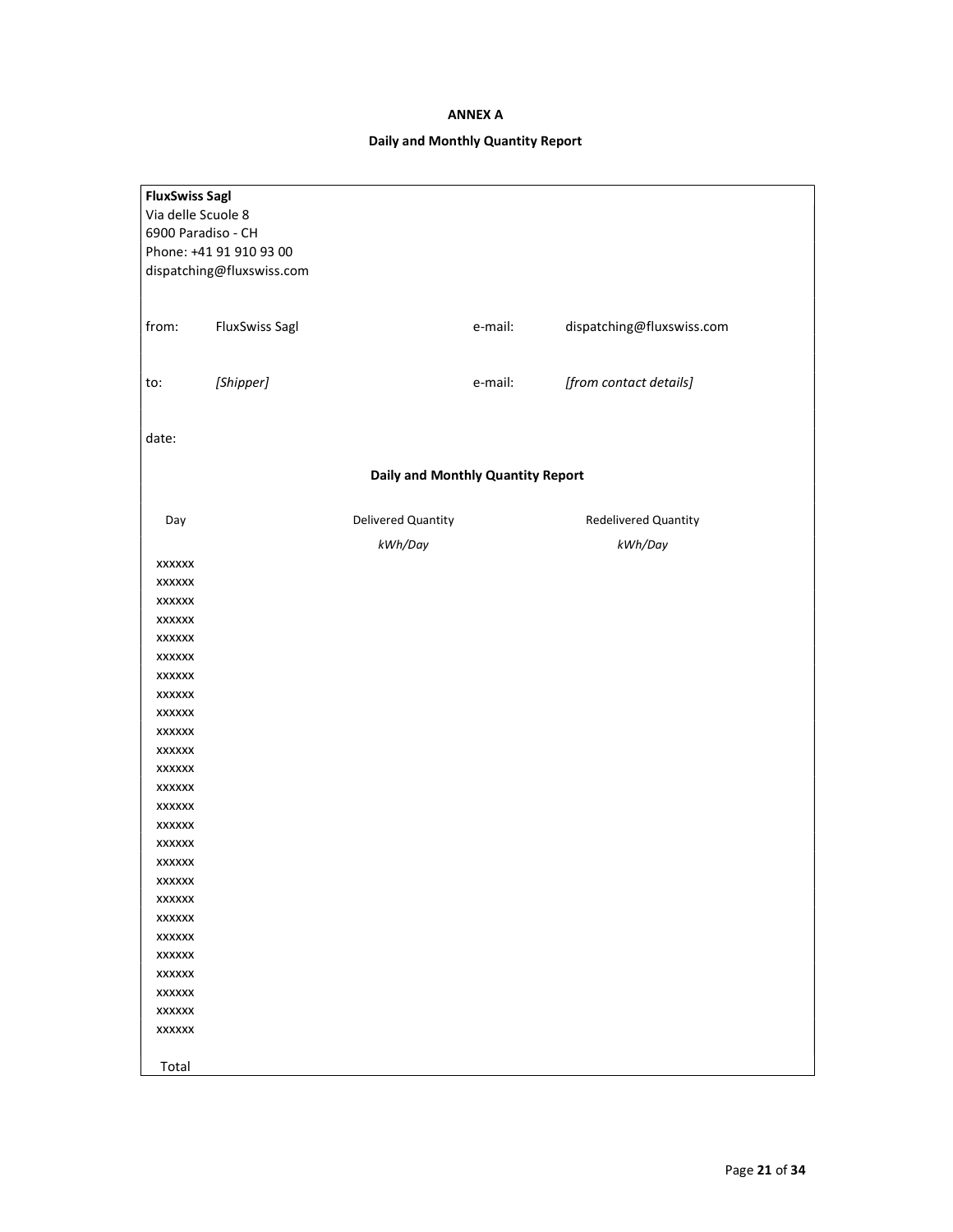## ANNEX B

## **COMMUNICATION**

| arr |  |
|-----|--|
|     |  |

| Carrier: | Carrier's name:                                       | <b>FluxSwiss Sagl</b>               |
|----------|-------------------------------------------------------|-------------------------------------|
|          | General Company Postal<br>Address:                    | Via delle Scuole 8, 6900 Paradiso   |
|          | Country:                                              | Switzerland                         |
|          | <b>General Company E-Mail:</b>                        | info@fluxswiss.com                  |
|          | <b>General Company Phone</b>                          | +41 91 910 93 00                    |
|          |                                                       | Attention of:                       |
|          | Commercial<br>communications                          | E-mail: commercial@fluxswiss.com    |
|          |                                                       | Phone:                              |
|          |                                                       | Attention of:                       |
|          | <b>Billing communications</b>                         | E-mail: billing@fluxswiss.com       |
|          |                                                       | Phone:                              |
|          | &<br>Operations<br>Gas                                | Attention of:                       |
|          | Dispatching                                           | E-mail: operations@fluxswiss.com    |
|          | communications                                        | Phone:                              |
|          |                                                       | <b>GMSL Commercial dispatching:</b> |
|          | GMSL<br>24/7<br>Commercial<br>dispatching:            | 24/7 phone: +44 845 164 5079        |
|          |                                                       | e-mail: dispatching@fluxswiss.com   |
|          |                                                       |                                     |
|          | Communications relevant<br>to GC 11bis. and GC 11ter. | backoffice@fluxswiss.com            |

## Shipper:

| Shipper: | Shipper's name:                       |                                      |
|----------|---------------------------------------|--------------------------------------|
|          | General Company<br>Postal<br>Address: |                                      |
|          | Country:                              |                                      |
|          | <b>General Company E-Mail:</b>        |                                      |
|          | <b>General Company Phone:</b>         |                                      |
|          |                                       | Attention of:                        |
|          | Commercial<br>communications:         | E-mail:                              |
|          |                                       | Phone:                               |
|          |                                       | Address [If different from General]: |
|          | <b>Billing communications</b>         | Attention of:                        |
|          |                                       | E-mail:                              |
|          |                                       | Phone:                               |
|          |                                       | Address [If different from General]: |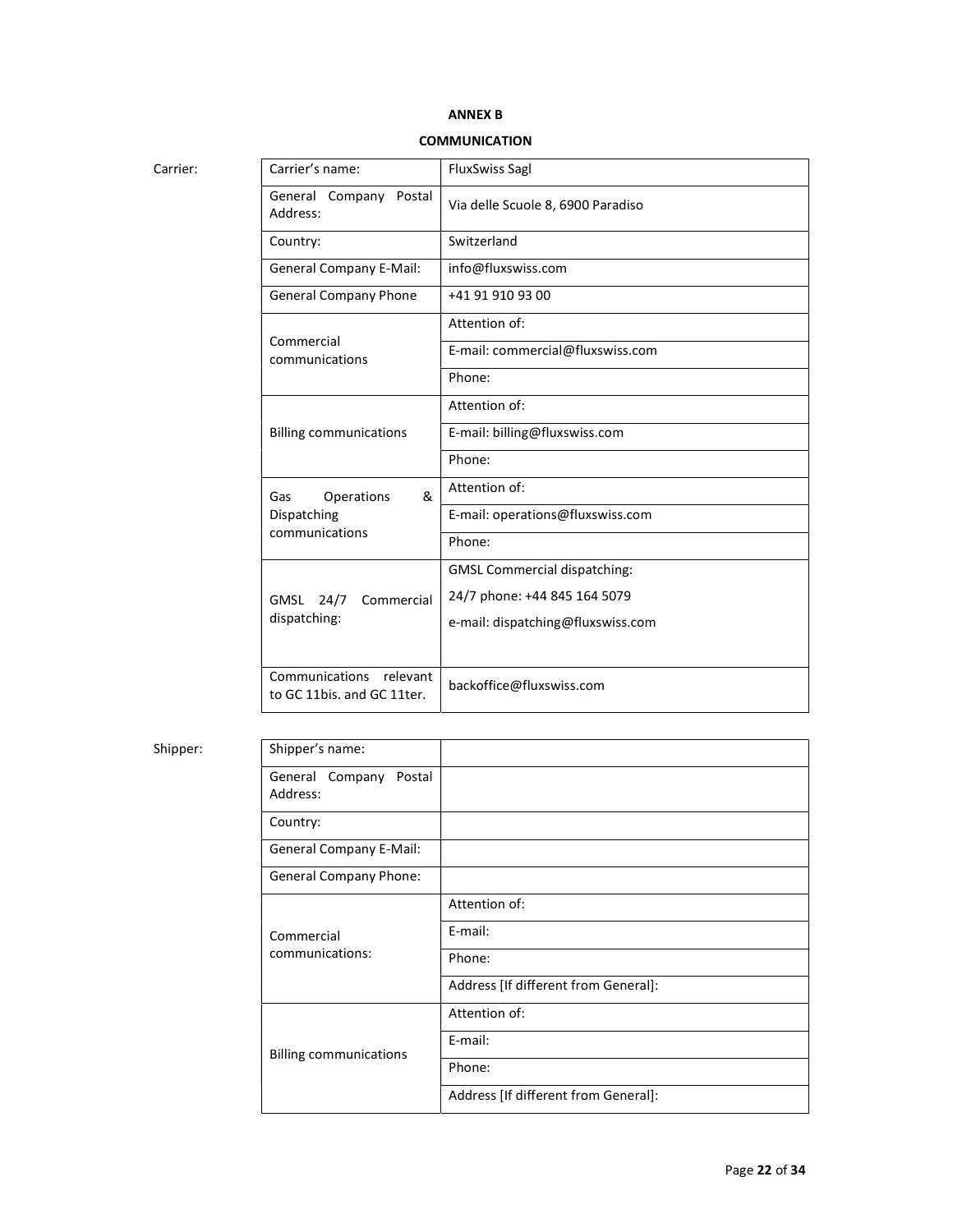|                                  |  | Attention of:                        |
|----------------------------------|--|--------------------------------------|
| Operations<br>&<br>Gas           |  | E-mail:                              |
| Dispatching                      |  | Phone:                               |
| communications                   |  | Address [If different from General]: |
|                                  |  | 24/7 Dispatching Phone number:       |
| e-mail<br>Empowered<br>addresses |  |                                      |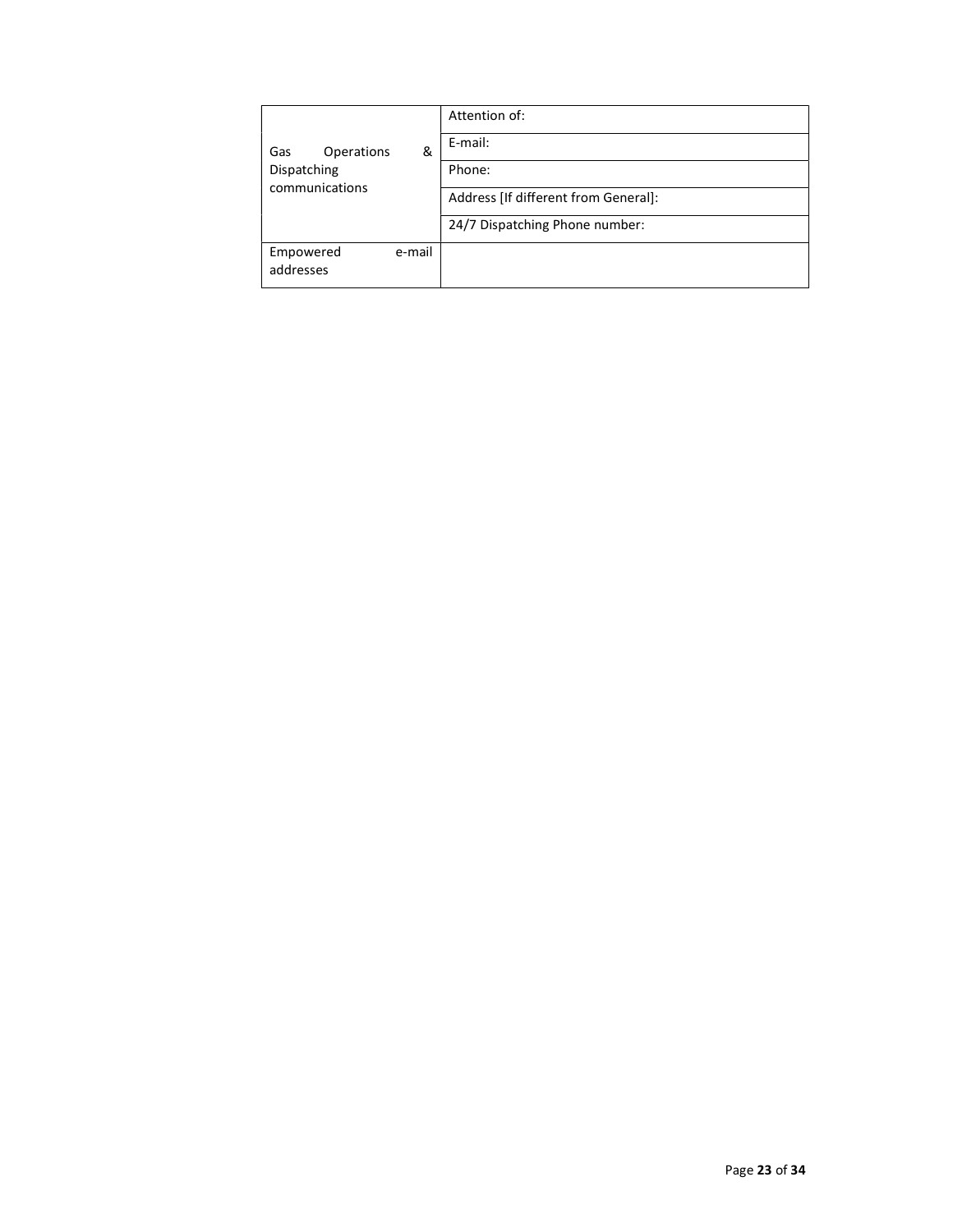#### ANNEX C

#### CREDITWORTHINESS REQUIREMENTS

- 1. Within 10 (ten) Business Days from the TSC Effective Date but in any case before the Start Date, and throughout the term of the TSC, Shipper shall provide Carrier, as security for all the payments due under this TSC, with:
	- (i) a bank guarantee (the "Bank Guarantee") on first demand issued by an internationally reputed bank, that has a "S&P" credit rating of at least 'BBB+'or equivalent, with a validity of at least 3 (three) months. A form of the Bank Guarantee is attached hereto as Appendix 1; or
	- (ii) a security Deposit (the "Security Deposit"), to be held interest-free on a bank account nominated by Carrier,

amounting to the equivalent of the Fixed Fee due for a period of 3 (three) Months under the TSC.

The Bank Guarantee or the Security Deposit shall not be due if the Fixed Fee under the TSC is lower than CHF 5,000 (five thousand).

For the avoidance of doubt, Shipper shall be entitled to either provide a single Bank Guarantee covering all its obligations under all its TSC or provide several Bank Guarantees covering its obligations under its TSC, or a combination thereof, provided that no TSC may be covered by more than 1 (one) Bank Guarantee.

 Alternatively, for TSCs whereby the period of time between the Start Date and the End Date is less than 3 (three) Months, Shipper shall be entitled to replace the Bank Guarantee with a pre-payment to Carrier of all the Fixed Fees due under the TSC. The relevant invoice shall be rendered by Carrier to Shipper by e-mail within 1 (one) Business Day from the TSC Effective Date. Shipper shall pay such invoice within 4 (four) Business Days from the receipt of the invoice.

In the event that the Transit Services are subsequently interrupted and the Fixed Fee is subsequently reduced pursuant to and in accordance with this Agreement, Carrier shall reimburse Shipper for such Fixed Fees which are reduced, increased with interest for the period starting from the day of payment by Shipper, and ending on but excluding the value date of reimbursement by Carrier, on the basis of an annual rate corresponding to the 3 (three) months LIBOR for Swiss Francs, as published by Swiss National Bank at www.snb.ch on the date of payment by Shipper.

- 2. Without prejudice to any other contractual or statutory remedy available to Carrier, Carrier shall be entitled to enforce the Bank Guarantee or the Security Deposit at any time in the event Shipper fails to promptly comply with its obligations to pay under this Contract.
- 3. Should Carrier enforce (in whole or in part) the Bank Guarantee or the Security Deposit or should the Bank Guarantee become null, void, or otherwise unenforceable, the Shipper shall have the obligation to provide a new Bank Guarantee or Security Deposit or, in case of partial enforcement by Carrier, to reconstitute the guaranteed amount under the Bank Guarantee or Security Deposit to its full extent as per section 1 above, within 3 (three) Business Days from the occurrence of any of the above events.
- 4. Section 1 above shall not apply in the event Shipper has a credit rating of at least "A" Standard & Poor's or equivalent.
- 5. In addition, at any point in time prior to or subsequent to the conclusion of a TSC, Carrier shall have the right to request:
	- (i) that the Bank Guarantee provided by Shipper be validated by Carrier's bankers, failing which Shipper shall be obliged to provide an alternative Bank Guarantee or Security Deposit; and
	- (ii) Shipper to provide certain information, such as but not limited to annual accounts, balance sheets, ratings, etc., in order to allow Carrier to determine the specific credit risk associated with providing the Transit Services to Shipper.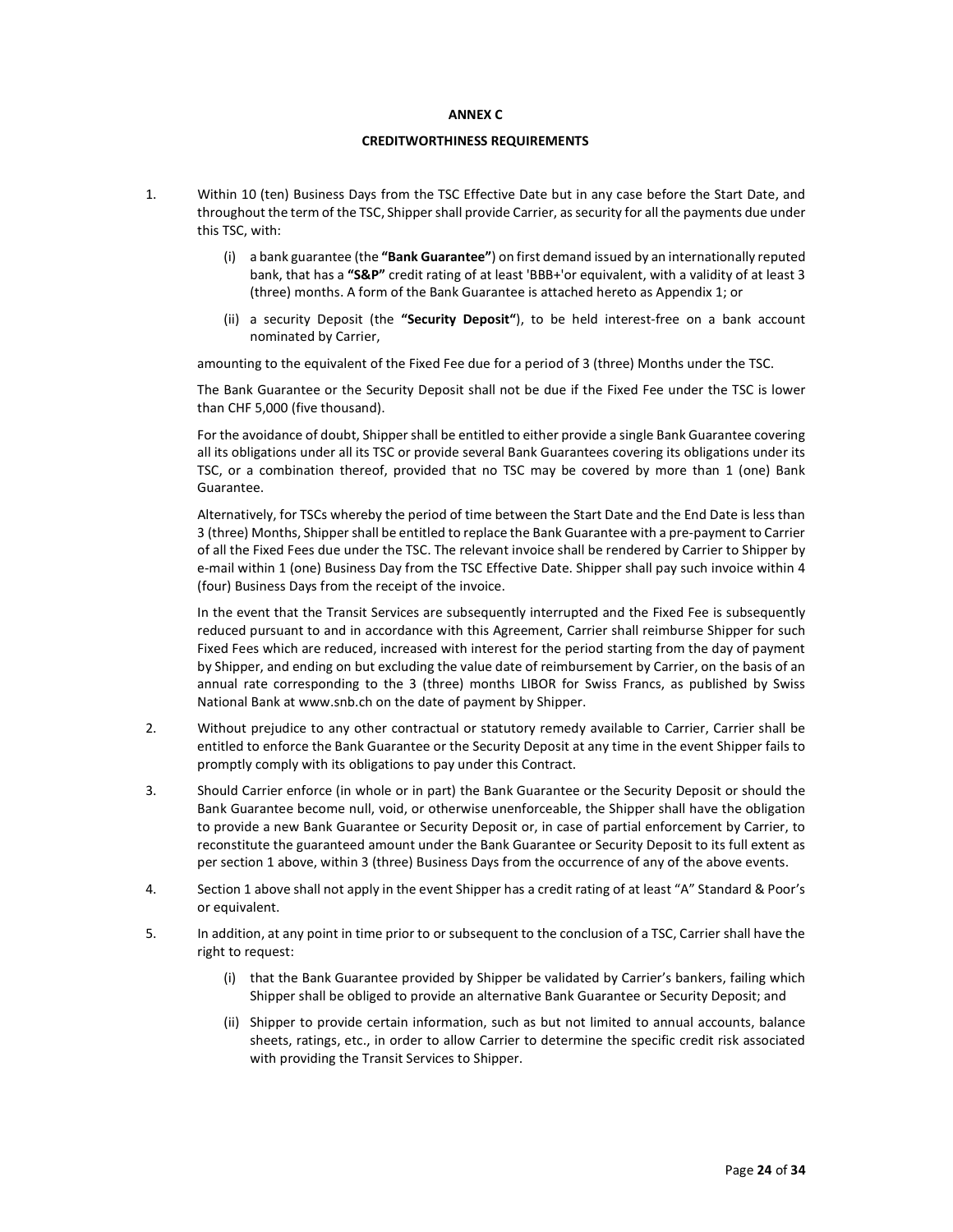#### Appendix 1 to Annex C - Form of the Bank Guarantee

[On Bank's letterhead] To: FluxSwiss Sagl Via delle Scuole 8 6900 Paradiso

Switzerland

This Bank Guarantee is issued on this [Day] of [Month] [Year] by [Bank's details to be inserted ] ("Guarantor") in favour of FluxSwiss Sagl a company established under the laws of Switzerland having its registered office at Via delle Scuole 8, 6900 Paradiso – Switzerland (together with its successors and permitted assignee "FluxSwiss").

WHEREAS:

- (A) [Shipper's details to be inserted] ("Shipper") on [Date] ("Effective Date") entered into an agreement (the "Agreement") with FluxSwiss Sagl concerning the transit of natural gas by FluxSwiss Sagl, as Carrier, through Transitgas Pipeline System;
- (B) It is a condition under the Agreement that Shipper shall lodge at the benefit of FluxSwiss Sagl as security for all the payments due under the Agreement a bank guarantee for an amount to CHF [Amount] (Swiss Francs in letters) ("Bank Guarantee").

NOW, THEREFORE, ALL THIS BEING STATED:

- 1. We, undersigned [full details of the bank to be inserted] formally, firmly, irrevocably and unconditionally undertake to pay upon your first demand any sum up to CHF [Amount] [Swiss Francs in letters] ("Maximum Amount") within 5 (five) Business Days from the receipt of your written duly signed request stating that Shipper has failed to promptly comply with its obligations to pay under the Agreement, regardless of possible objections of whatever kind that could be put forward by the Shipper or by whoever third party and without necessity of legal actions or court proceedings. All payments by Guarantor to FluxSwiss Sagl shall be made free and clear of all taxes, levies, duties, imposts, fees, deductions or withholdings of any kind.
- 2. FluxSwiss Sagl shall be entitled to enforce this Bank Guarantee several times until the Maximum Amount is exhausted.
- 3. This Bank Guarantee is valid from the date hereof and shall remain in full force and effect until the earliest of:
	- (i) the date on which all duties, liabilities and obligations of Shipper under the Agreement have been finally and definitively discharged; or
	- (ii) the date on which the Guarantor has paid to FluxSwiss Sagl under this Bank Guarantee an aggregate amount equal to the Maximum Amount.

Anyway, this Bank Guarantee shall expire on [●]; after such date this Bank Guarantee will automatically become null and void.

4. This Bank Guarantee constitutes an unlimited non-accessory and irrevocable undertaking (unbeschränkte, nicht akzessorische und unwiderrufliche Verpflichtung) within the meaning of Art. 111 of the Swiss Code of Obligations ("CO") and is not a mere surety (Bürgschaft) within the meaning of Art. 492 et seq of the CO. Notwithstanding any reference to the obligations of the Shipper, the Guarantor's obligations under this Bank Guarantee are absolute and independent obligations of the Guarantor as a primary obligor.

This Bank Guarantee shall remain in force notwithstanding (and our obligations under this Bank Guarantee shall not be impaired, affected or discharged by) any failure, defect, illegality or unenforceability of or in any of such Shipper's obligations in respect of its obligations to you. We hereby waive any and all rights of objection and defence arising out of or relating to Shipper's obligations in respect of its obligations to you.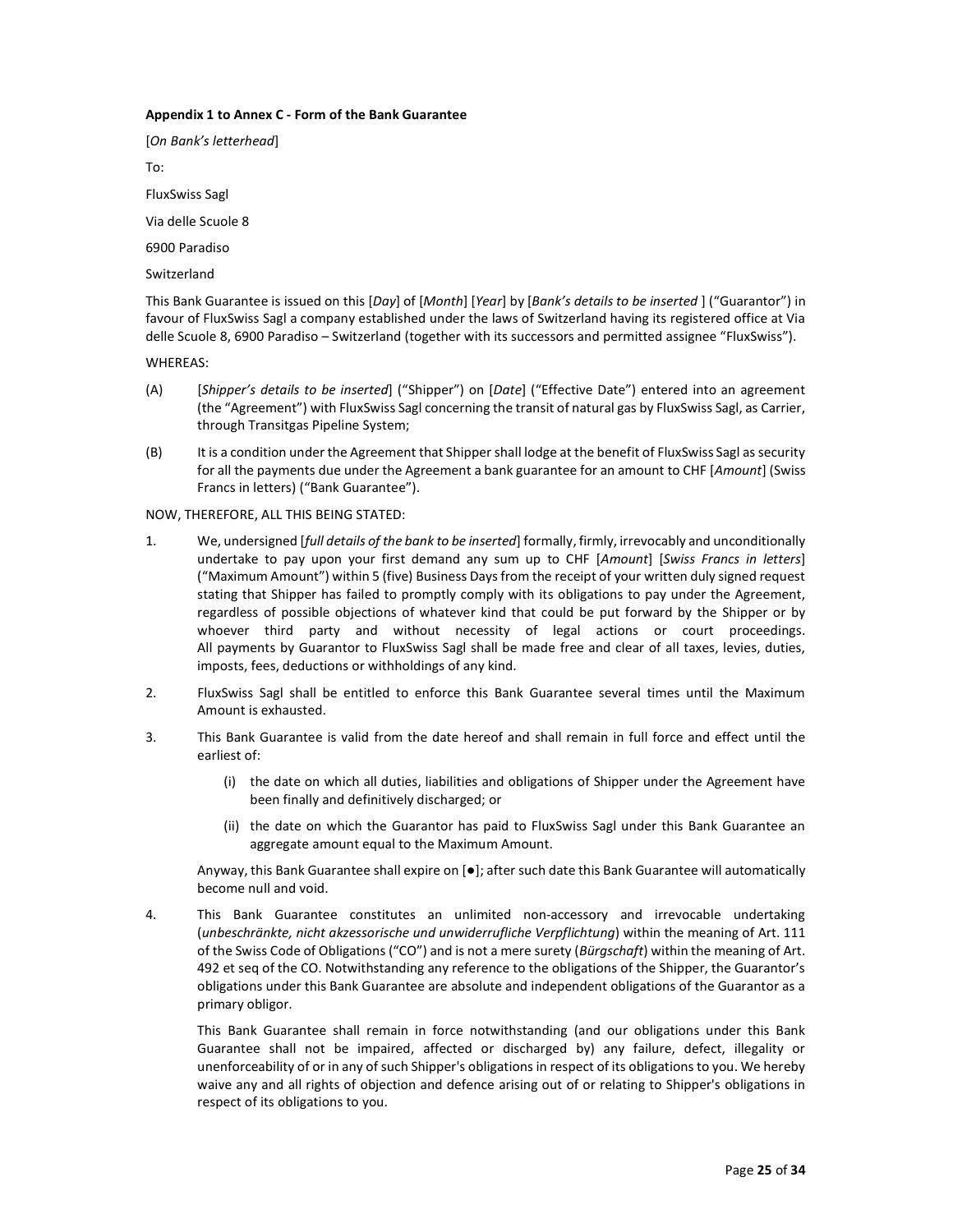- 5. This Bank Guarantee is transferable with our written consent only.
- 6. This Bank Guarantee shall be governed by Swiss law. Any dispute, controversy or claim arising out of or related to this Bank Guarantee shall be referred to the exclusive jurisdiction of the Court of Lugano subject to any appeal before the Swiss Federal Supreme Court.

[Date and Place]

[Bank's stamp and signature]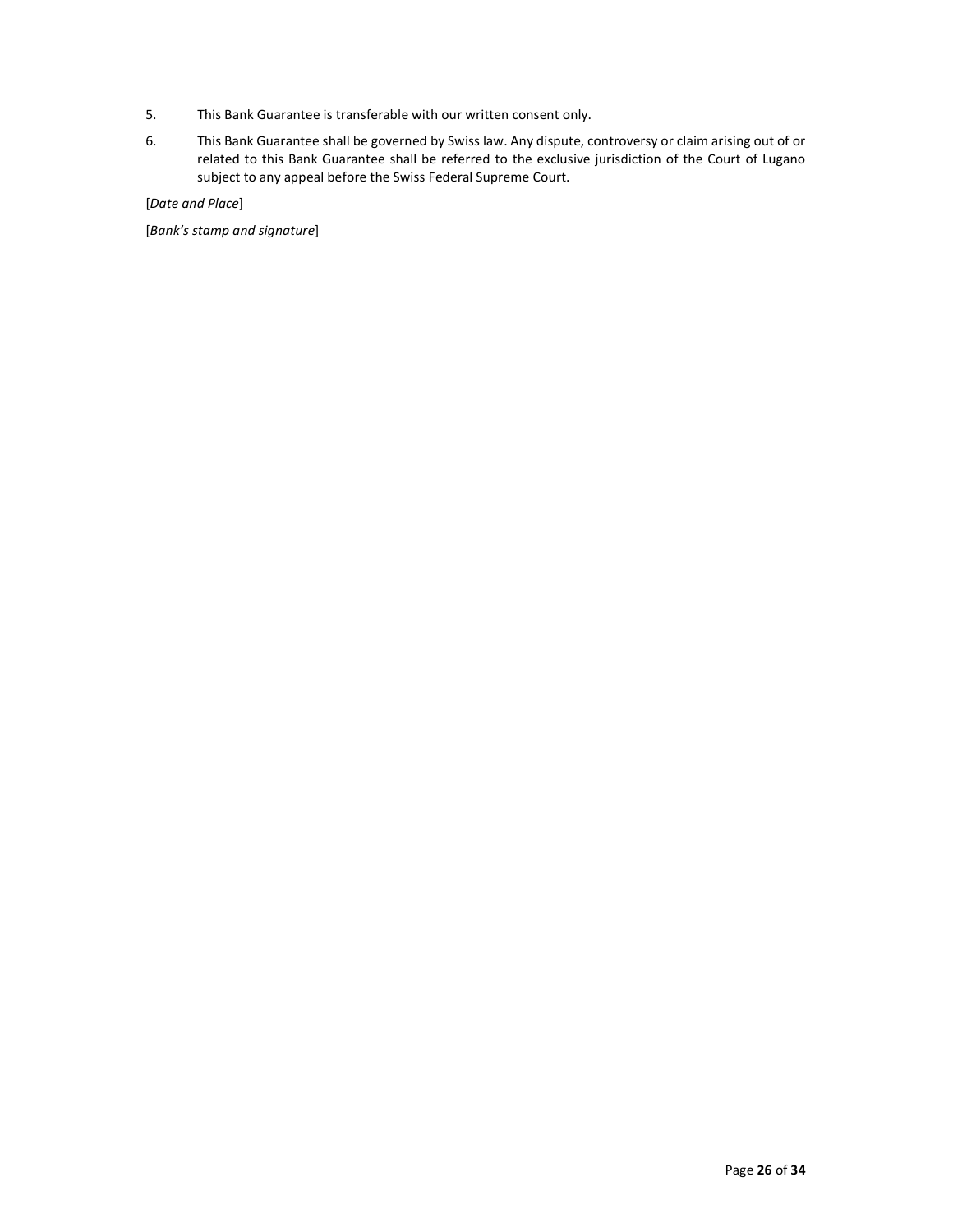#### ANNEX D

#### Form of Escrow Agreement

Escrow Agreement (hereinafter the "Agreement") dated as of [●] by and between:

- (1) FluxSwiss Sagl, Via delle Scuole 8, 6900 Paradiso (hereinafter "Carrier");
- (2)  $[\bullet]$ ,  $[\bullet]$ , (hereinafter "Shipper");

(The Carrier and the Shipper collectively the "Appointers")

AND

(3)  $[\bullet]$ ,  $[\bullet]$  (hereinafter the "Escrow Agent")

The Carrier, the Shipper and the Escrow Agent collectively the "Parties", and each individually a "Party".

#### WHEREAS:

- A. Carrier and Shipper have executed the Capacity Reservation and Transit Services Agreement, dated [●], (the "CRTSA");
- B. Carrier and Shipper intend to enter into this Agreement, according to which the Respondent, subject to certain conditions as further described in GC 16.2 of the CRTSA, shall be required to deposit the Security Amount into an escrow account with the Escrow Agent; and
- C. The relationship between the Escrow Agent, Carrier and Shipper, shall be solely governed by this Agreement.

#### NOW, THEREFORE, THE PARTIES AGREE AS FOLLOWS:

#### 1. Definitions

Unless otherwise defined herein, capitalized terms used in this Agreement shall have the meanings ascribed to them in the CRTSA.

#### 2. Appointment of the Escrow Agent

## 2.1 Appointment

Effective as of the date set forth in article 4 (the "Effective Date"), each of Carrier and Shipper hereby appoint the Escrow Agent as escrow agent according to the terms and conditions of this Agreement. The Escrow Agent herewith declares that with effect as of the Effective Date, it assumes all rights and duties as escrow agent according to the terms and conditions of this Agreement.

## 2.2 Fee

The fee for all services rendered by the Escrow Agent as escrow agent hereunder shall be CHF [ $\bullet$ ] plus VAT, if any, per calendar year (commencing on the Effective Date), plus reasonable out of pocket expenses, as compensation for all of the Escrow Agent's ordinary day-to-day duties under this Agreement. If the Security Amount is deposited with the Escrow Agent for a period of less than an entire calendar year, the fee shall be payable pro rata. Each of Carrier and Shipper bear one half of the fees for the Escrow Agent.

If either Carrier or Shipper fails to pay its share of such fees or costs after receiving a written request to do so, and assuming such fees or costs are not disputed, the Escrow Agent shall be entitled to withdraw the relevant amount from the Escrow Account, except if either Carrier or Shipper agrees to advance the share of such fees or costs payable by the defaulting Party.

#### 2.3 Indemnification for liabilities

During the term of this Agreement and following its termination, the Appointers shall, on the Escrow Agent's first demand, release and hold the Escrow Agent harmless (i) from all liabilities of whatever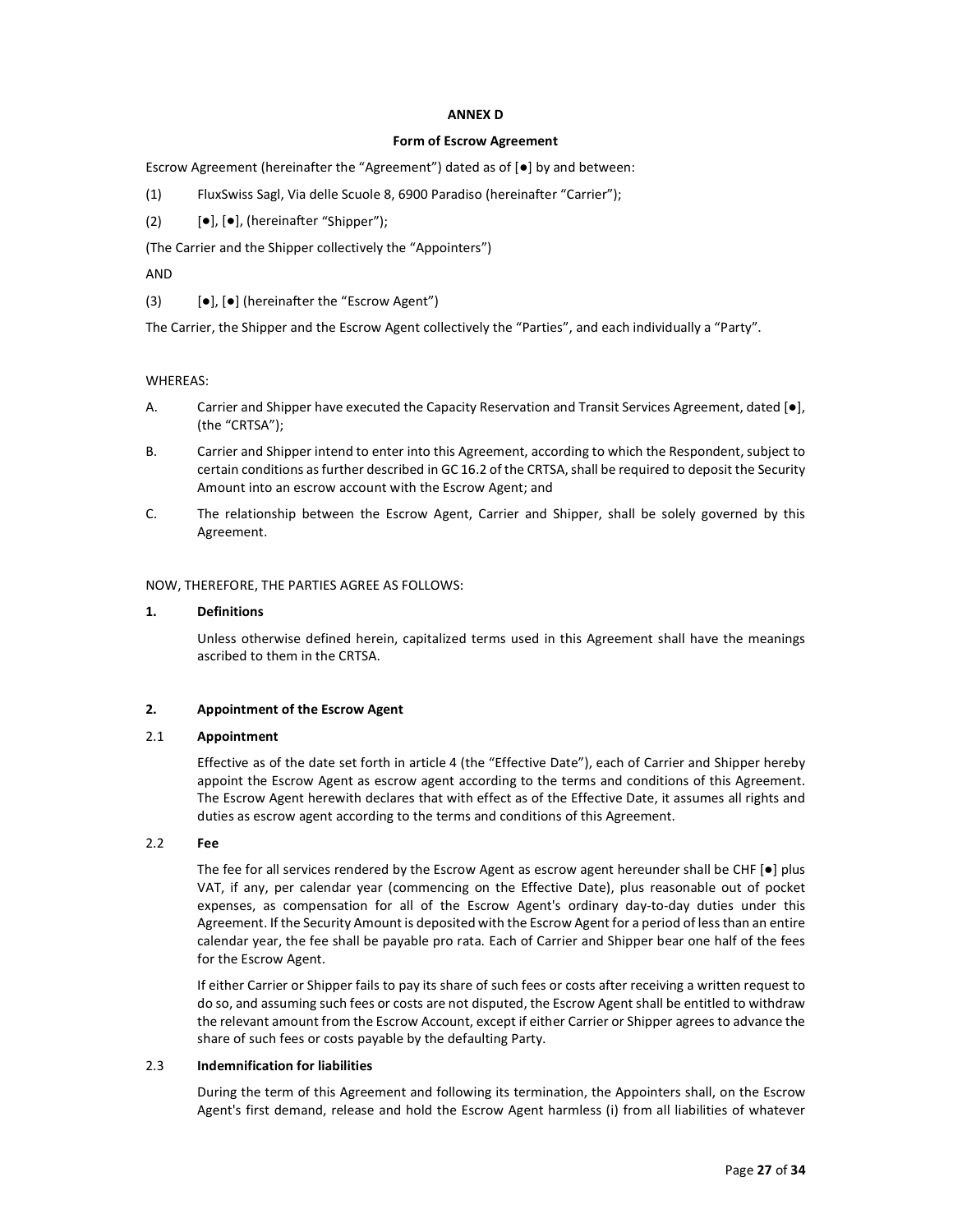nature incurred by the Escrow Agent in the course of the due performance of this Agreement or pursuant to provisions of applicable law and (ii) from all claims asserted against the Escrow Agent out of, or in connection with this Agreement, other than those liabilities or claims which are explicitly set forth in this Agreement; provided, however, that the Appointers shall not be bound to release and hold the Escrow Agent harmless in the event of the Escrow Agent's wilful misconduct or negligence.

The Appointers shall assist the Escrow Agent in all legal proceedings and shall take over such proceedings to the extent permitted by applicable procedural rules on the Escrow Agent's first demand.

#### 2.4 Assertion of claims

During the term of this Agreement and following its termination, the Appointers shall neither directly nor indirectly assert any claims (except claims for payments according to article 5.2) against the Escrow Agent, provided, however, that each of the Appointers may assert claims for intentional misconduct or negligence.

## 3. The Escrow

- 3.1 The Respondent shall be required, in accordance with the CRTSA, to deposit an amount equal to the Security Amount as escrow amount to the account number  $[•]$  of the Escrow Agent with  $[•]$  (bank clearing Nr. [●], SWIFT code: [●]) (the "Escrow Account") in accordance with GC 16.2(v) of the CRTSA, i.e., within 10 (ten) calendar days after the appointment of the arbitrators becoming effective pursuant to Art. 5.1 of the Swiss Rules.
- 3.2 Carrier and Shipper hereby undertake to provide the Escrow Agent at the Escrow Agent's first written request with any such information and documentation as the Escrow Agent at its sole discretion may require in order to comply with applicable Swiss law regarding the prevention of money laundering, including, but not limited to, the disclosure of Carrier's and Shipper's beneficial owners.
- 3.3 Any interest paid by the bank carrying the Escrow Account in respect of the Security Amount and interest generated by investing the Security Amount in fiduciary deposits pursuant to article 5.1 hereinafter, less applicable taxes, fees and charges, shall upon credit to the Escrow Account automatically become part of the Security Amount and shall be distributed as provided for hereinafter.

## 4. Pending Claims

If the Claimant wishes to pursue a claim against the Respondent arising out of the CRTSA, it shall notify the Escrow Agent in accordance with article 7.1 hereinafter (the "Claim Notice").

The Carrier and the Shipper agree that this Escrow Agreement, including, but not limited to this article 4, shall not limit any claims resulting from the CRTSA. All rights of the Claimant pursuant to the CRTSA shall remain reserved without prejudice.

## 5. Duties of the Escrow Agent

#### 5.1 Custody Standard

The Escrow Agent shall invest the Security Amount in Swiss Francs denominated fiduciary deposits, free of any withholding tax, with first class international banks and with a term of not more than three (3) months. Interest and other earnings from such investments shall be credited to the Escrow Account.

The Escrow Agent undertakes to ensure that the Escrow Account and all funds held in it are maintained as a separate bank account, identified as a fiduciary deposit (Treuhandkonto), such that (i) the Security Amount shall be released pursuant to article 5.2 only, and (ii) no third parties (including the account holding bank) shall be entitled to make or claim any rights, liens or encumbrances to or over the Escrow Account or any funds held in it.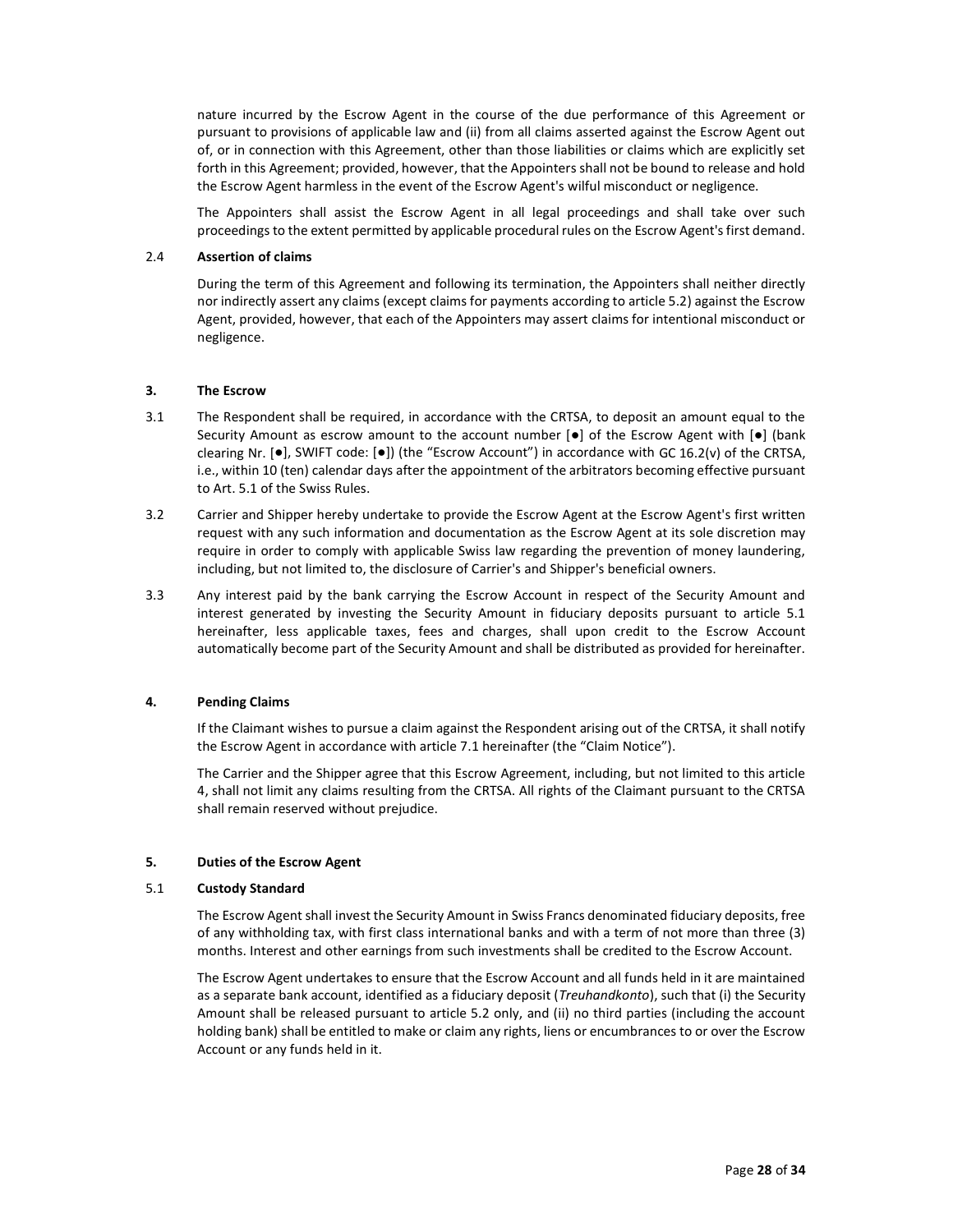## 5.2 Release of the Security Amount

The Security Amount shall be released by the Escrow Agent and transferred to Carrier or Shipper within 3 (three) calendar days (during which the banks in Zurich are open for general commercial business) as follows:

- (i) if Carrier and Shipper jointly instruct (the "Instruction") the Escrow Agent in writing, substantially in the form of the Appendix attached to this Agreement, such instruction containing the amount to be released and its beneficiary;
- (ii) if Carrier or Shipper present to the Escrow Agent a final and enforceable order or award of a court or arbitral tribunal of competent jurisdiction (the "Order"), ordering the Escrow Agent to release and transfer the amount standing to the credit of the Escrow Account or part of it.

The Escrow Agent may act in reliance on any Instruction and Order, respectively, not only as to such Instruction's and Order's due execution and the validity and effectiveness of the respective provisions, but also as to the completeness, accuracy and validity of any information contained therein, which the Escrow Agent in good faith believes to be genuine and to be what it purports to be.

#### 5.3 No Negative Balance

In no circumstances shall the Escrow Agent be required to make any payment from the Escrow Account where this could create a negative balance on the Escrow Account.

#### 6. Term and Termination

#### 6.1 Term

This Agreement shall become effective upon the date of the Claim Notice, shall have been concluded for an indefinite period of time and end automatically when the entire balance of the Escrow Account is released in accordance with the terms of this Agreement.

#### 6.2 Termination by Carrier and Shipper

This Agreement may be terminated at any time by the joint written consent of Carrier and Shipper upon 10 (ten) calendar days' notice to the Escrow Agent.

## 6.3 Termination by the Escrow Agent

The Escrow Agent may terminate his appointment as Escrow Agent under this Agreement at any time by giving the Carrier and the Shipper 120 (one hundred and twenty) calendar days' prior written notice.

If the Escrow Agent terminates its appointment or becomes unable to perform its obligations hereunder, the Appointers shall agree on a new escrow agent. If the Appointers cannot agree on a new escrow agent within 60 (sixty) calendar days following receipt of the Escrow Agent's termination notice, each Appointer may request the president of the Zurich Chamber of Commerce to appoint a new escrow agent.

The costs of the appointment proceedings shall be borne by the Carrier and the Shipper equally.

## 7. General Provisions

## 7.1 Notices

All notices or other communications to be given under or in connection with the Agreement shall be made in writing and shall be delivered e-mail to the following addresses:

| IЦ             |
|----------------|
| $\blacksquare$ |
| $\blacksquare$ |
| IЦ             |
|                |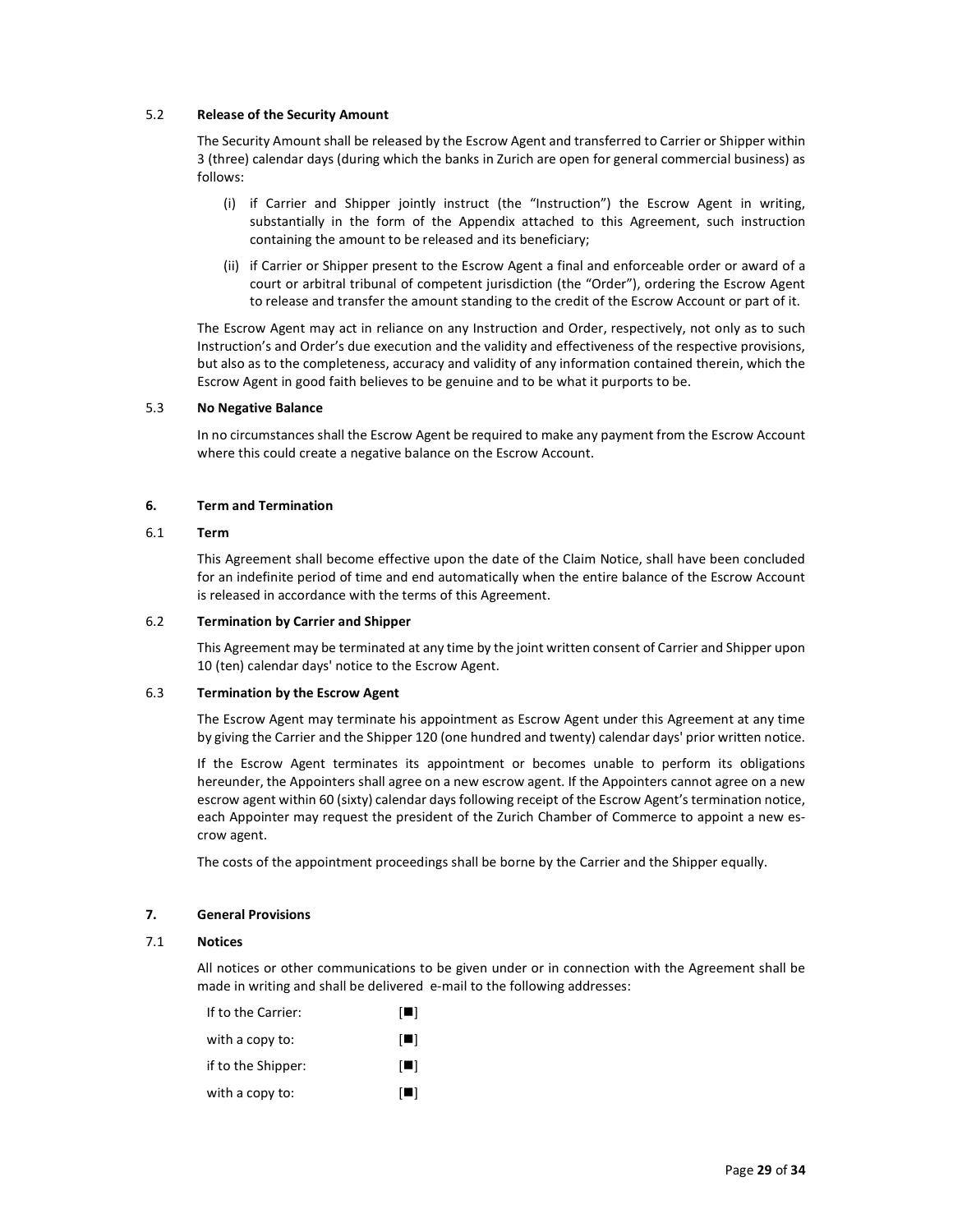| if to the Escrow Agent: | $\Box$         |
|-------------------------|----------------|
| with a copy to:         | $\blacksquare$ |

## 7.2 Entire agreement

This Agreement, including the Annexes and any other documents referred to herein, constitutes the entire agreement and understanding among the Parties with respect to the subject matter hereof, and shall supersede all prior oral and written agreements or understandings of the Parties relating hereto. All references to this Agreement shall be deemed to include the Appendixes hereto.

#### 7.3 Amendments and waivers

Except as explicitly provided for in this Agreement, this Agreement may only be modified or amended by a document signed by all Parties. Any provision contained in this Agreement may only be waived by a document signed by the Party waiving such provision.

## 7.4 No Assignment

Except as explicitly provided for in this Agreement, the Parties shall not assign this Agreement or any rights or obligations hereunder to any third party without the prior written consent of the other Parties.

#### 7.5 Relation between the Parties

Shipper and Carrier are jointly and severally (solidarisch) liable for the fulfilment of their duties to the Escrow Agent under this Agreement.

## 7.6 Governing law and Arbitration

- 7.6.1 This Agreement shall be governed by and construed in accordance with the substantive laws of Switzerland.
- 7.6.2 Any dispute, controversy, or claim arising out of, or in relation to, this Agreement, including the validity, invalidity, breach, or termination thereof, shall be resolved by arbitration in accordance with the Swiss Rules of International Arbitration of the Swiss Chambers' Arbitration Institution in force on the date on which the Notice of Arbitration is submitted in accordance with these Rules (the "Swiss Rules").
- 7.6.3 The number of arbitrators shall be:
	- (i) (1 (one) if the Security Amount does not exceed CHF 5,000,000 (five million); and
	- (ii) (3 (three) if the Security Amount exceeds CHF 5,000,000 (five million).

The seat of arbitration shall be Lugano. The arbitral proceedings shall be conducted in the English language.

- 7.6.4 The Parties agree that the arbitral proceedings shall be conducted in accordance with an Expedited Procedure within the meaning of Art. 42 of the Swiss Rules, subject, however, to the following modifications: (a) the dispute shall be decided on the basis of documentary evidence only, and (b) the body in charge of administering the arbitration under the Swiss Rules shall not have the authority to extend the time within which the award must be made, including in exceptional circumstances.
- 7.6.5 The Escrow Agent, Shipper and Carrier each expressly consent to any consolidation or joinder of the arbitral proceedings in relation to this Escrow Agreement with any arbitral proceedings in relation to the CRTSA.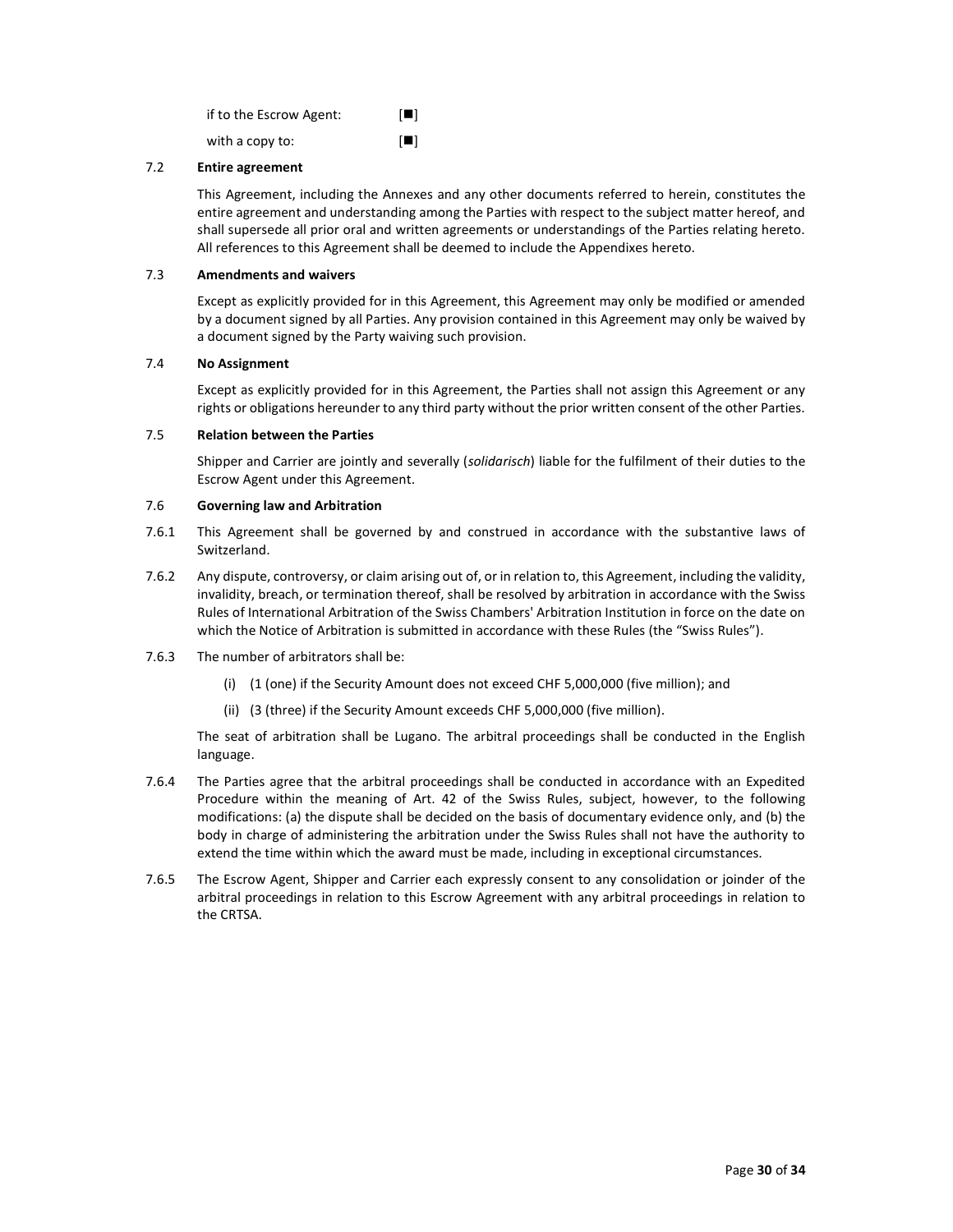#### Appendix to Annex D - Form of Security Amount Release Letter

FluxSwiss Sagl, Via delle Scuole 8, 6900 Paradiso

and

[Shipper], [address]

[month] [day], [year]

To: [name of Escrow Agent], [address]

Security Amount Release Letter

Capitalized terms used in this Security Amount Release Letter shall have the meanings assigned to them in the escrow agreement dated [●] by and between FluxSwiss Sagl, [●] and [●] (the "Agreement").

Based on the Agreement, the Carrier and the Shipper herewith irrevocably instruct the Escrow Agent to release an amount of CHF [●] ([●] Swiss Francs) to [●].

Carrier:

By: \_\_\_\_\_\_\_\_\_\_\_\_\_\_\_\_\_\_\_\_\_\_\_\_\_ \_\_\_\_\_\_\_\_\_\_\_\_\_\_\_\_\_\_\_\_\_

[name], [function] [name], [function]

Shipper:

By: \_\_\_\_\_\_\_\_\_\_\_\_\_\_\_\_\_\_\_\_\_\_\_\_\_ \_\_\_\_\_\_\_\_\_\_\_\_\_\_\_\_\_\_\_\_\_

[name], [function] [name], [function]

Attachments:

Excerpt from the Commercial Register relating to FluxSwiss Sagl

Excerpt from the Commercial Register relating to [●]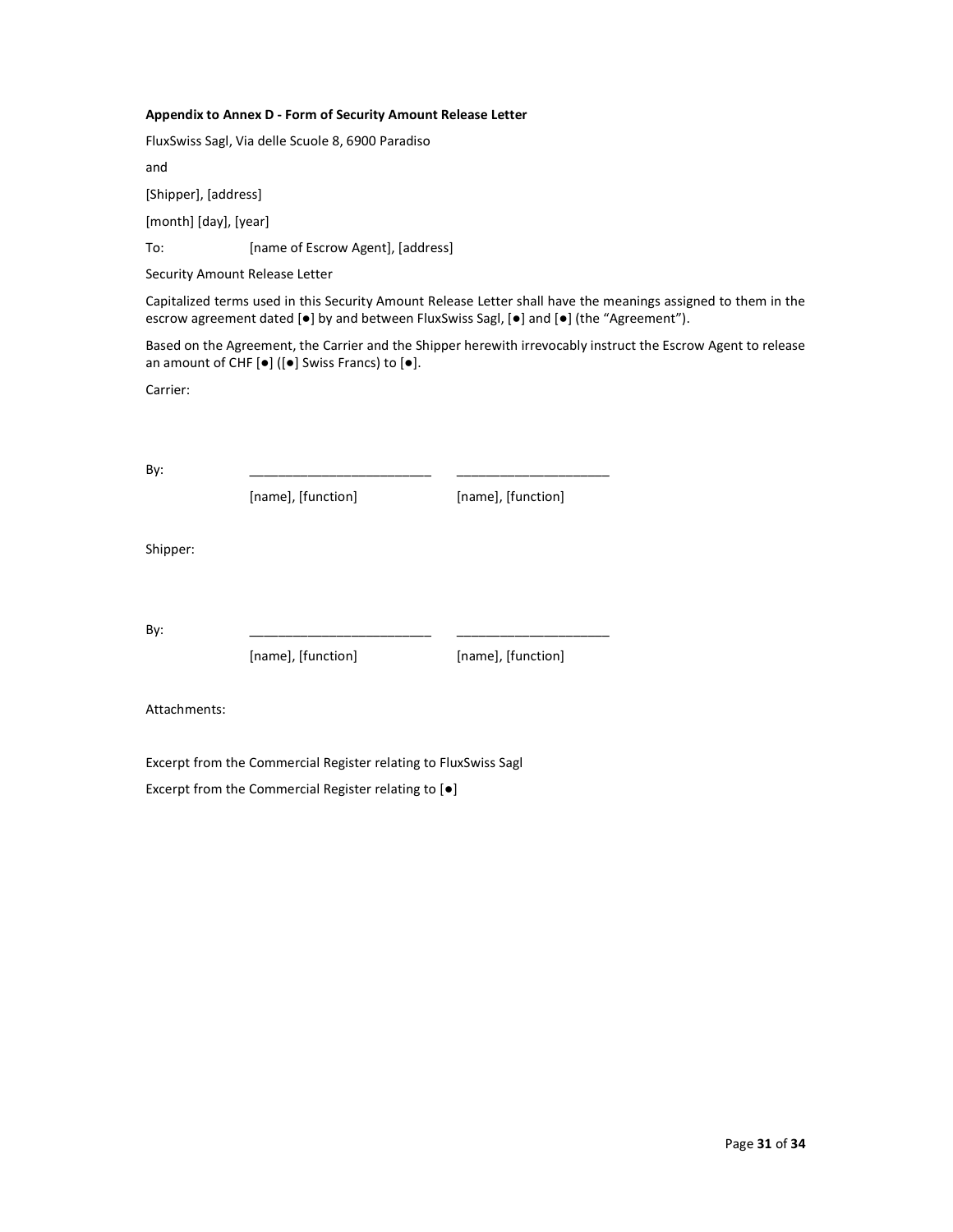#### ANNEX E

#### Secondary Marketing Form

Secondary Marketing Form dated as of [●] by and between:

- (1) FluxSwiss Sagl, Via delle Scuole 8, 6900 Paradiso (hereinafter "Carrier"); and
- (2)  $[\bullet]$ ,  $[\bullet]$ , (hereinafter "Shipper").

WHEREAS:

- (A) Carrier and Shipper have executed the Capacity Reservation and Transit Services Agreement, dated [●], (the "CRTSA");
- (B) Shipper has acquired capacity as agreed in the Transit Service Confirmation [●]
- (C) Shipper intends to sublet part of such capacity in accordance with GC 11bis. of the CRTSA as follows:
	- (i) Secondary Shipper's company name: [●]
	- (ii) Secondary Shipper's reference details:
		- a) Phone number: [●]
		- b) E-mail address: [●]
		- c) 24h service: [●]
	- (iii) Subletting Hourly Capacity: [●]
	- (iv) Type of capacity (firm or interruptible): [●]
	- (v) Subletting Delivery Point: [●]
	- (vi) Subletting Redelivery Point: [●]
	- (vii) Subletting Start Date (from Gas Day): [●]
	- (viii) Subletting End Date (to Gas Day): [●]

## NOW, THEREFORE, THE PARTIES AGREE AS FOLLOWS:

- 1. Shipper resigns from its right to Surrender the Subletting Hourly Capacity.
- 2. Carrier shall provide Secondary Shipper with the services indicated in GC 11bis.2.
- 3. Shipper shall pay Carrier the relevant additional amount as defined in GC 11bis.3.
- 4. The Subletting Hourly Capacity is removed from Shipper's capacity account and transferred to the Secondary Shipper's account.
- 5. [proposed apportioning of special condition, e.g. WD renomination/options/waived days/, flow commitment…?]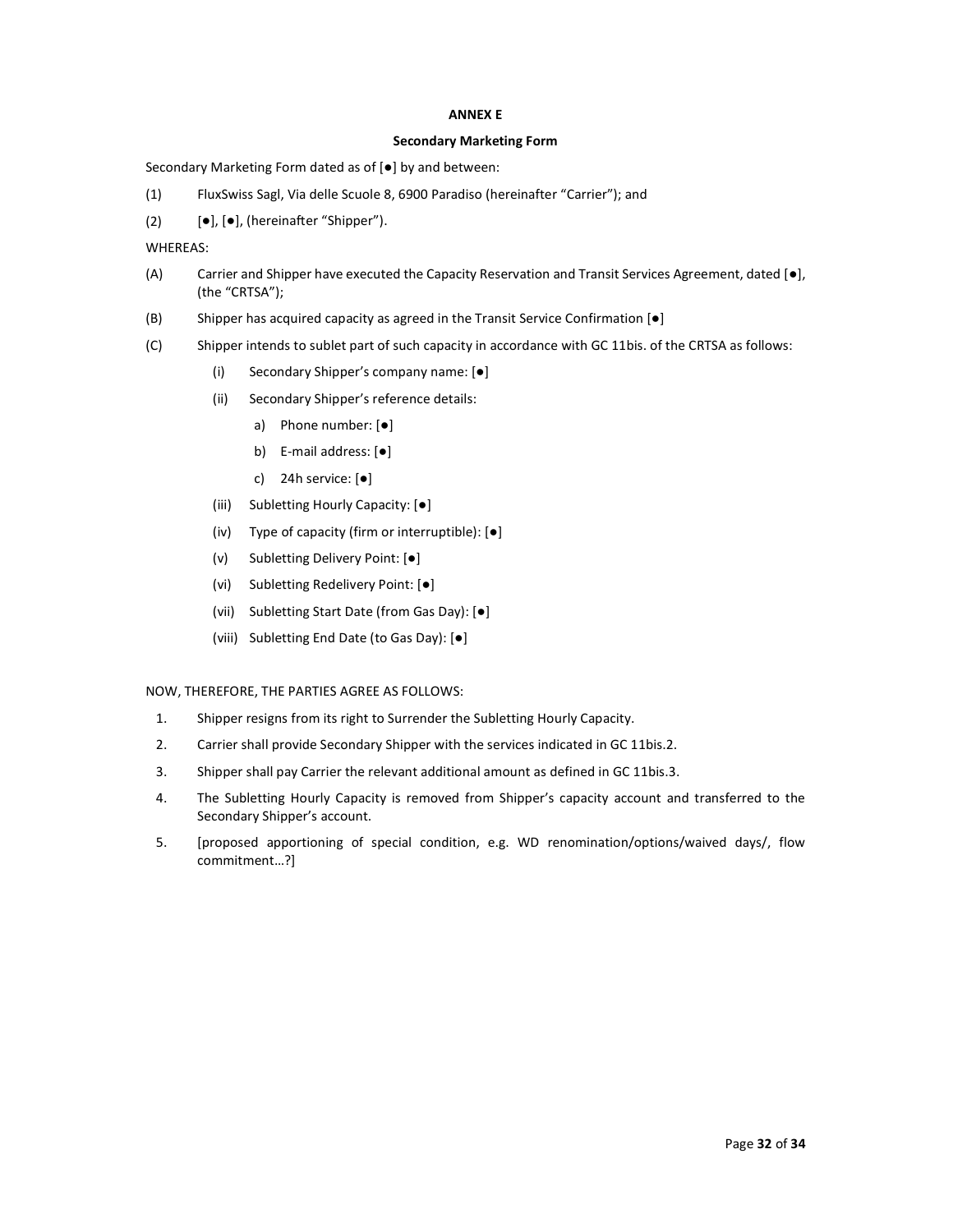## FOR THE PARTIES:

Carrier:

| By:      |                    |                    |
|----------|--------------------|--------------------|
|          | [name], [function] | [name], [function] |
| Shipper: |                    |                    |
| By:      |                    |                    |
|          | [name], [function] | [name], [function] |